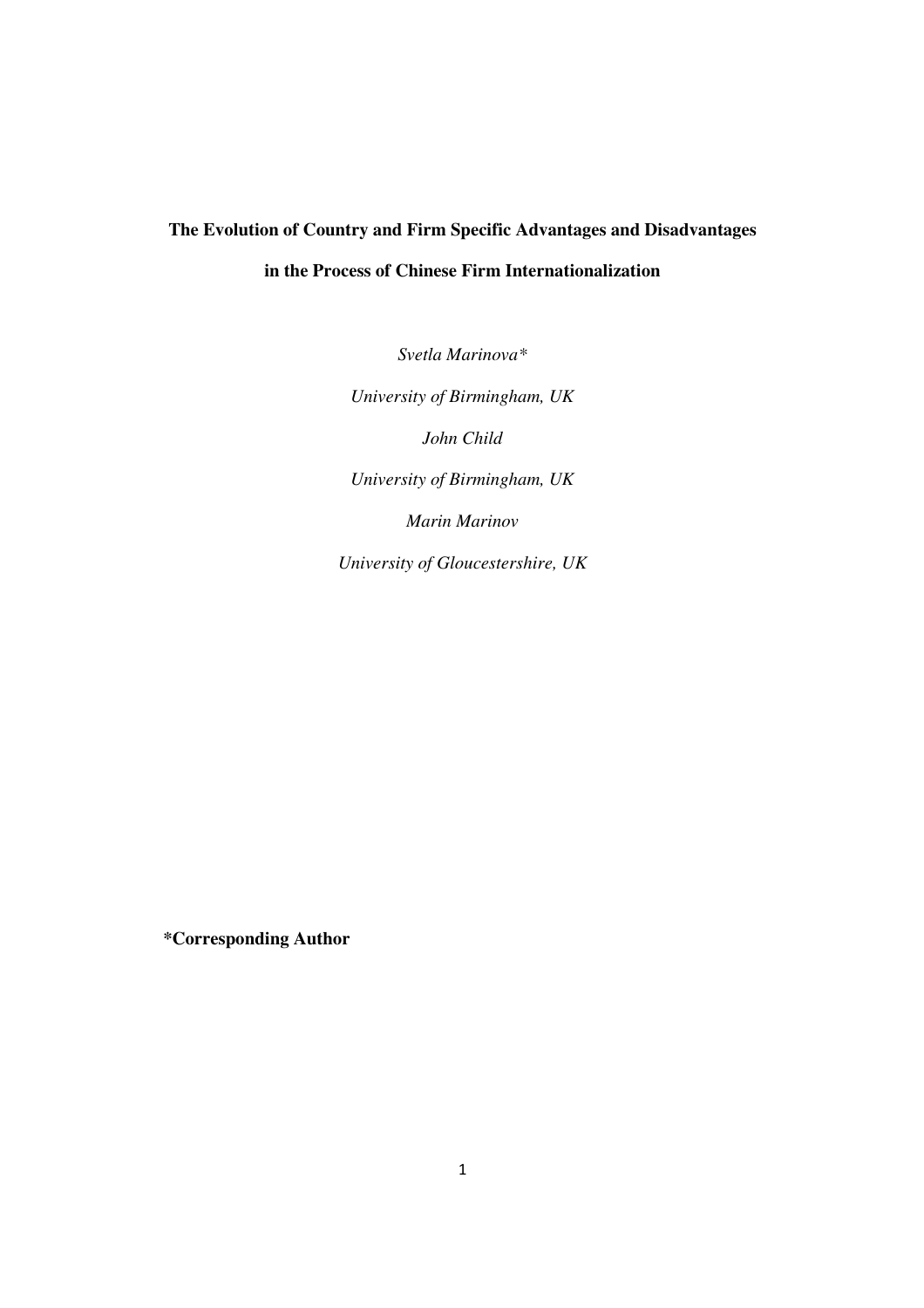# **The Evolution of Country and Firm Specific Advantages and Disadvantages**

# **in the Process of Chinese Firm Internationalization**

# **Introduction**

For a long time China has been attracting a huge volume of inward FDI, the stock of which has accumulated to US\$758.9 billion by 2007 (CIA World Factbook, 2009). More recently outward FDI has grown steadily and in 2008 reached an annual figure of US\$52.2 billion that was in sharp contrast with the global downturn in FDI flows (Davies, 2009).

A key factor in this shift has been the increasing encouragement of the internationalization of Chinese firms by the government, which in 2000 announced the "Going out" policy as a national priority (Guangsheng, 2002). The implementation of this policy is supported by a sizeable trade surplus, a positive saving-investment ratio and the attempt of the Chinese authorities to increase income from overseas ownership of fixed assets (Globerman & Shapiro, 2009). Furthermore, the accumulation of technological and marketing expertise by leading Chinese firms has accelerated the involvement of other Chinese enterprises in outward investment (Tong & Li, 2008).

However, Chinese outward FDI has only recently started to attract the attention of scholars. Studies have addressed the motives, driving forces and trends of outward FDI from China (Liu & Li, 2002; Deng, 2004; Child &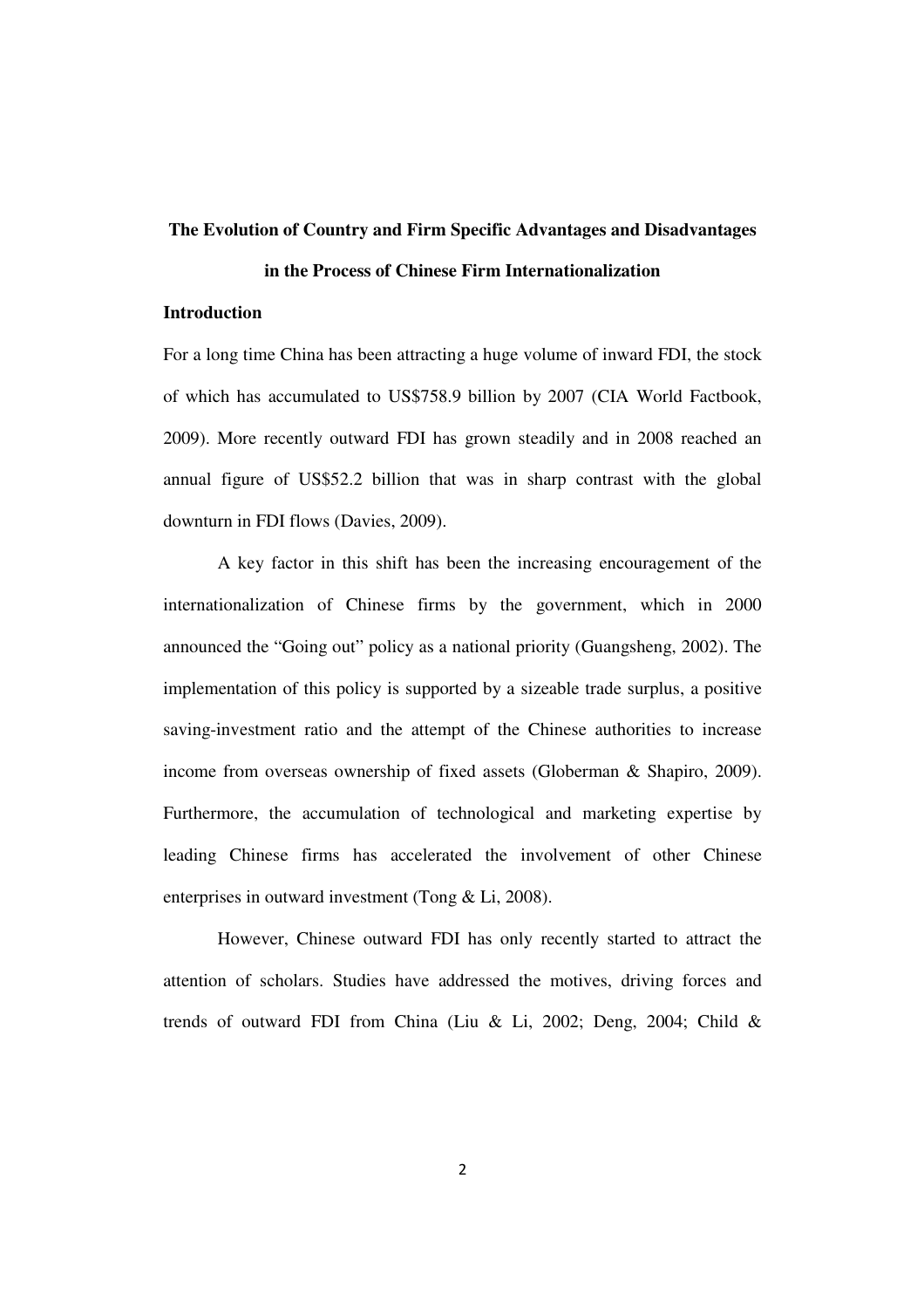Rodrigues, 2005; Liu *et al*., 2005; Buckley *et al*., 2007; Rui & Yip, 2008, Morck *et al*., 2008).

As an attempt to account for the success or otherwise of Chinese internationalization, Rugman and Li (2007) have explored the importance of firm specific advantages (FSAs) and country specific advantages (CSAs). Little is known, however, about the evolution of firm and country specific advantages and disadvantages in the process of internationalization.

With this in mind, the aim of this paper is to identify and analyze changes in country specific advantages and disadvantages, and firm specific advantages and disadvantages that have relevance to the process of Chinese firm internationalization. Unlike previous studies, it will take account of disadvantages as well as advantages and it will also ground its analysis in six case studies. To meet its aim, the paper proceeds as follows. First, the relevant theoretical background is analyzed by summarizing mainstream views on firm internationalization simultaneously addressing the use of advantages and changes in competitive disadvantages. Issues pertaining to latecomer firms and their internationalization are also brought to light. Further on, case study data of internationalizing Chinese firms are examined. Drawing upon the theoretical perspectives and case study analysis, the paper offers propositions relating to the evolution of country and firm specific disadvantages and advantages in the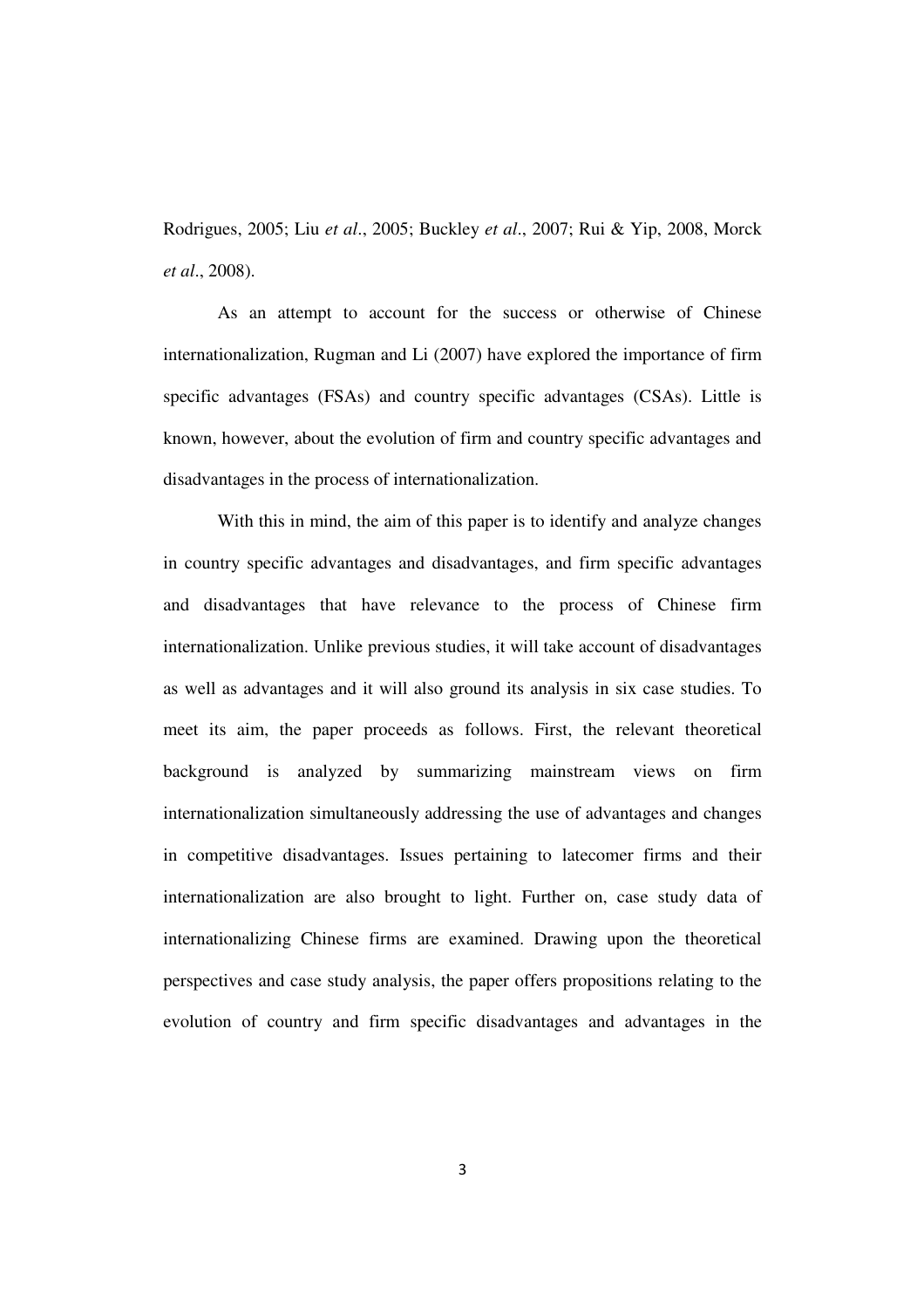process of firm internationalization. The closing discussion considers the implications of the study.

# **2. Theoretical perspectives**

## *2.1. Resource based view of the firm*

The resource based view of the firm affirms that internationalization strategy depends on unique resources in the home country which give the firm a competitive advantage vis-à-vis other firms operating in a host country (Tan & Vertinsky, 1996; Teece *et al*., 1997, Prien & Butler, 2001). Wernerfelt (1984) defines firm resources as tangible and intangible assets that belong to a firm over a specific period of time. Resources underpin a firm's competitive advantage (Barney, 1991, Peteraf, 1993) depending on the specifics of the competitive environment (Tallman, 1992; Montgomery, 1995; Brush & Artz, 1999). The predominant view is that companies exploit their own competitive advantages in order to extend their operations into new markets (Dunning, 1991). However, this view overlooks the possibility that firms may also have resources that are disadvantageous and create firm specific disadvantages (FSDs) when entering new markets.

This distinction between disadvantages and advantages has been made by Cuervo-Cazurra and Un (2005), following Montgomery (1995). Advantageous resources can provide a firm with a competitive edge in the long-term if they are unique and difficult to replicate by a determined set of competitors (Barney, 1991,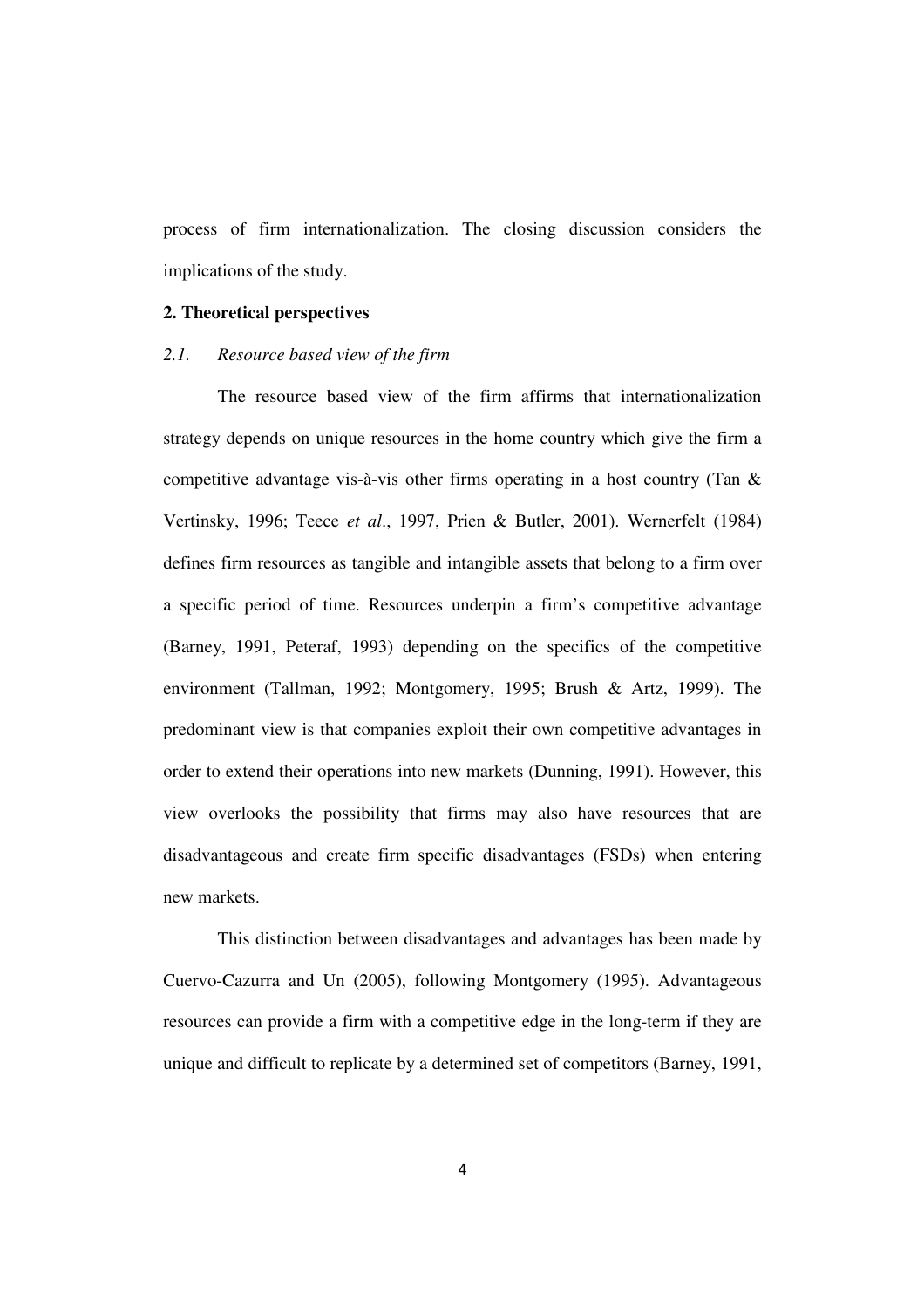Amit & Schoemaker, 1993). Penrose (1959) suggests that key and enduring firm specific assets form FSAs that might support firm internationalization. Such advantages could include technological knowhow, marketing capabilities, brand image, and distribution knowhow. At a given point of time a firm may have greater strength in regard to some of these advantages compared to others and indeed it may possess some resources, which inhibit value creation and are disadvantageous for entering foreign markets (Leonard-Barton, 1992; Tallman, 1992; Hu, 1995; Rangan & Drummond, 2004). Over time there is a possibility that firm or country specific disadvantages (CSDs) may be turned into firm or country specific advantages through a process of learning or acquisition of new knowledge.

Rugman (1981) suggested a CSA/FSA matrix, which was subsequently explored in relation to emerging market multinationals (Rugman, 2007; Rugman & Li, 2007). The FSAs are seen as proprietary to the firm, and they can be technology based, knowledge based, or they can reflect managerial and/or marketing skills (Rugman & Verbeke, 2003). An important FSA can be entrepreneurship, which may be particularly significant in creating and mobilizing other FSAs into dynamic capabilities, as well as creating strategic opportunities for the firm partly through successful relationships or negotiations with external parties. There are also country factors, unique to the business in each country that can provide CSAs. They stem from natural resource endowments, labor force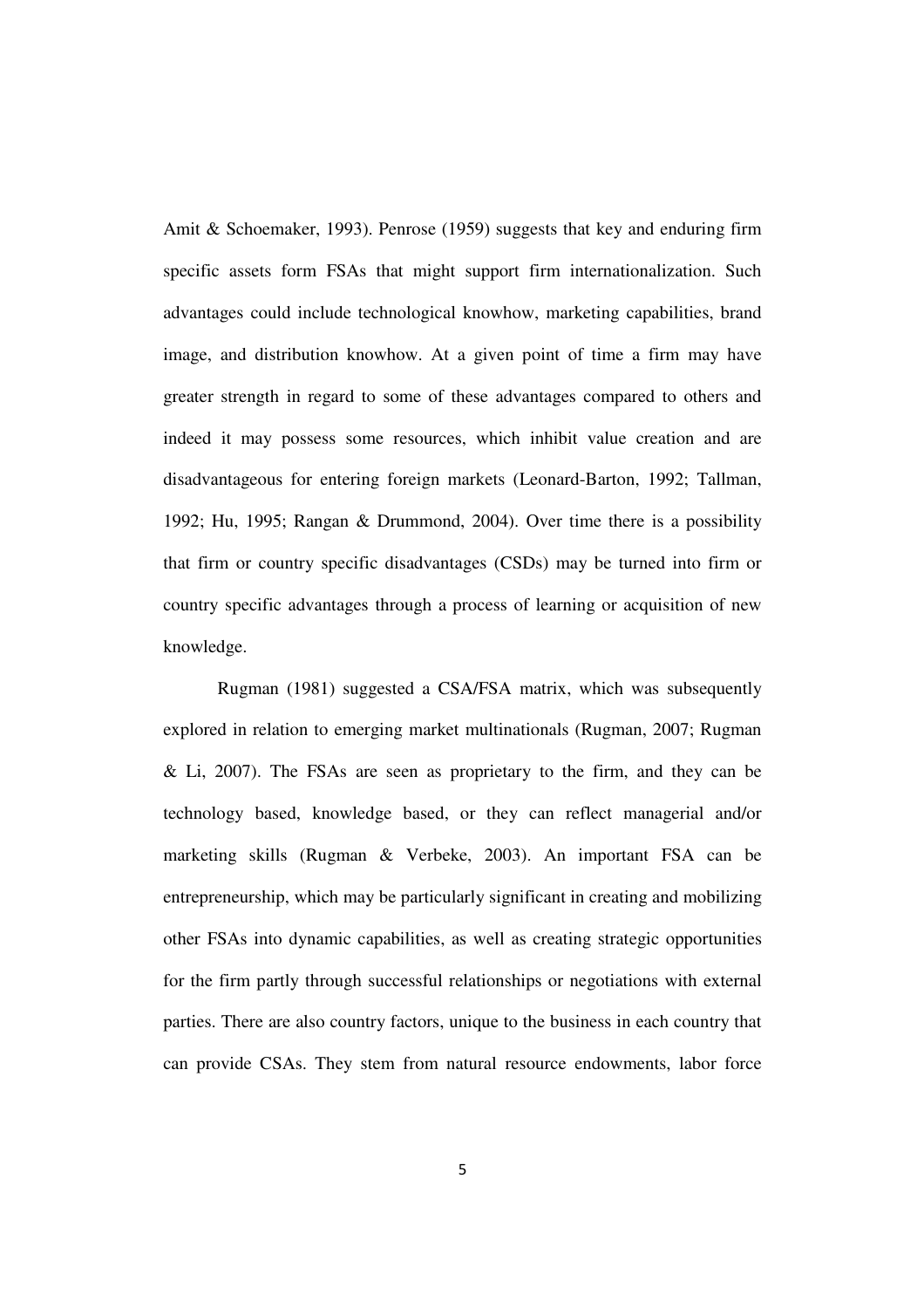characteristics, cultural and economic factors as well as in some cases an appealing country brand. Rugman (1981, 2007) argues that managers of multinationals employ policies that build upon the interactions of CSAs and FSAs in order to create unique strategic possibilities.

The set of advantages and disadvantages can evolve over time due to the activities of the firm, the competitive pressure of the environment (Amit  $\&$ Shoemaker, 1993), and the impact of institutional change (Child & Tse, 2001). Thus advantages are both time and context specific. Internationalization might be triggered by firm's aspirations to access and develop new FSAs, such as efficiency or knowledge, superior to those that the firm has in its host country (Dunning, 1993; Wesson, 2004). At the same time, Cuervo-Cazurra *et al*. (2007) have suggested that resources that are a source of advantages in the home market can become a disadvantage abroad. In short, firm internationalization should be viewed through an economic, social and political lens (Child & Rodrigues, 2005) considering the characteristics of the home and host context. Therefore an institutional view of internationalization, referring to social and political factors, is a complement to the more usual economic perspective.

# *2.2. Institution-based view of the internationalization of the firm*

The institution-based view argues that institutions, which are a set of formal and informal rules and their enforcement arrangements (Schmoller, first published in 1900) play the role of creating and enforcing formal and informal constraints on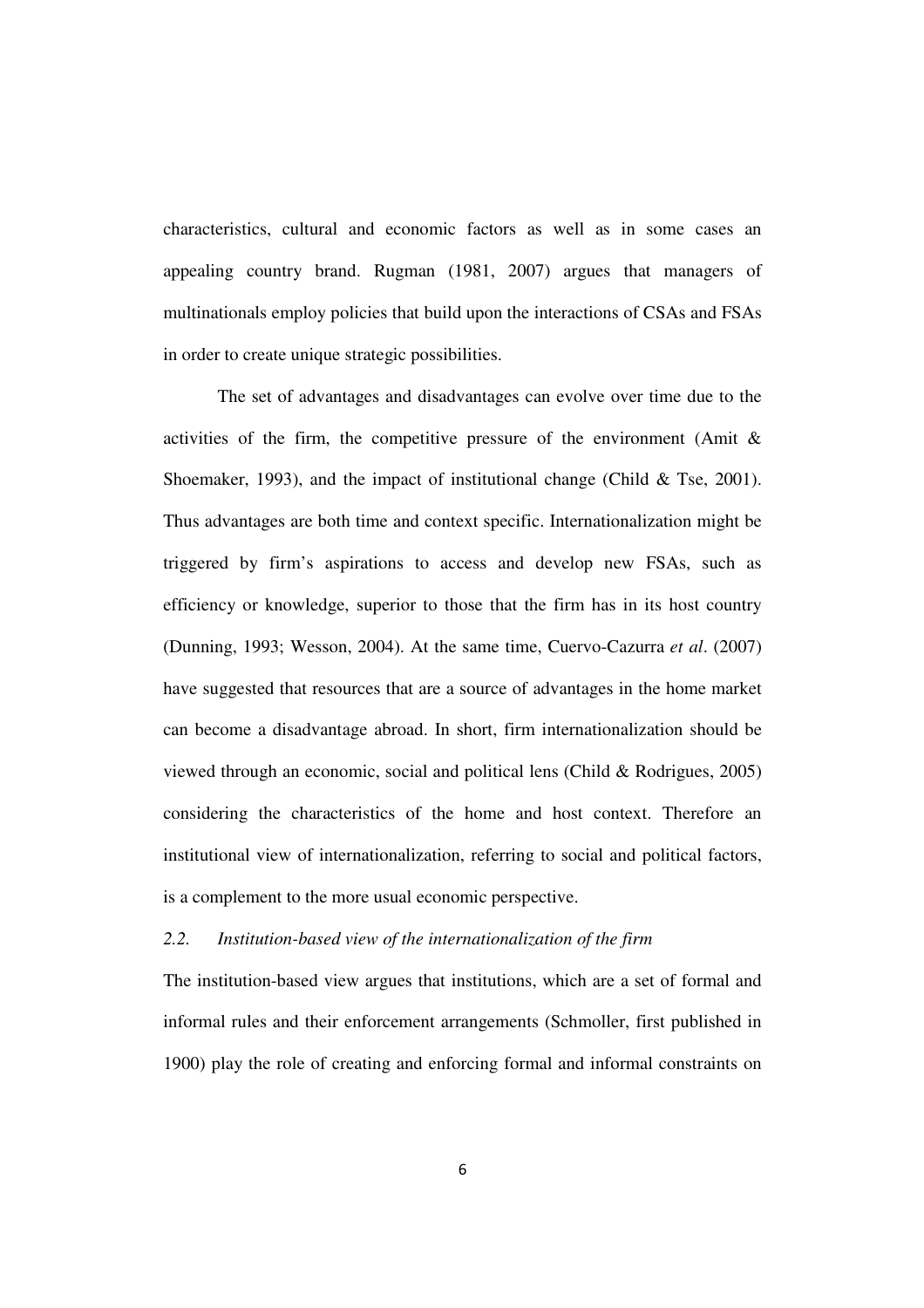the activities of firms (North, 1990 and 1993; Scott, 1995). Institutions define, enable and constrain strategic choices made by firms (Peng & Delios, 2006) as they form the institutional embeddedness of business activities (North, 1990) in a specific country context. Peng (2003, 2006) has conceptualized the relationship of firm strategy with the interaction between FSAs, industry conditions and institutions. He has analyzed choices that companies make as a consequence of the advantages and limitations of the formal and informal constraints of a particular institutional framework. Therefore, institutional factors can constitute CSAs and CSDs. This has been recognized in research on institutional constraints in internationalization (Lu & Yao, 2006; Ma *et al*., 2006; Lee *et al*., 2007; Zhou *et al*., 2006; Meyer *et al*., 2009).

Institutions define the rules and norms for functioning of firms and industries (Ring *et al*., 2005; Peng *et al*., 2008). In developed countries institutions are considered advantageous if they maintain conditions for the effective implementation of market mechanisms (Meyer *et al*., 2009). In emerging markets institutions are demoted as disadvantageous as they are less developed and not able to guarantee effective markets. Makino *et al*. (2004) found that institutional differences in emerging markets are more salient and that both formal and informal institutions impact the development of business.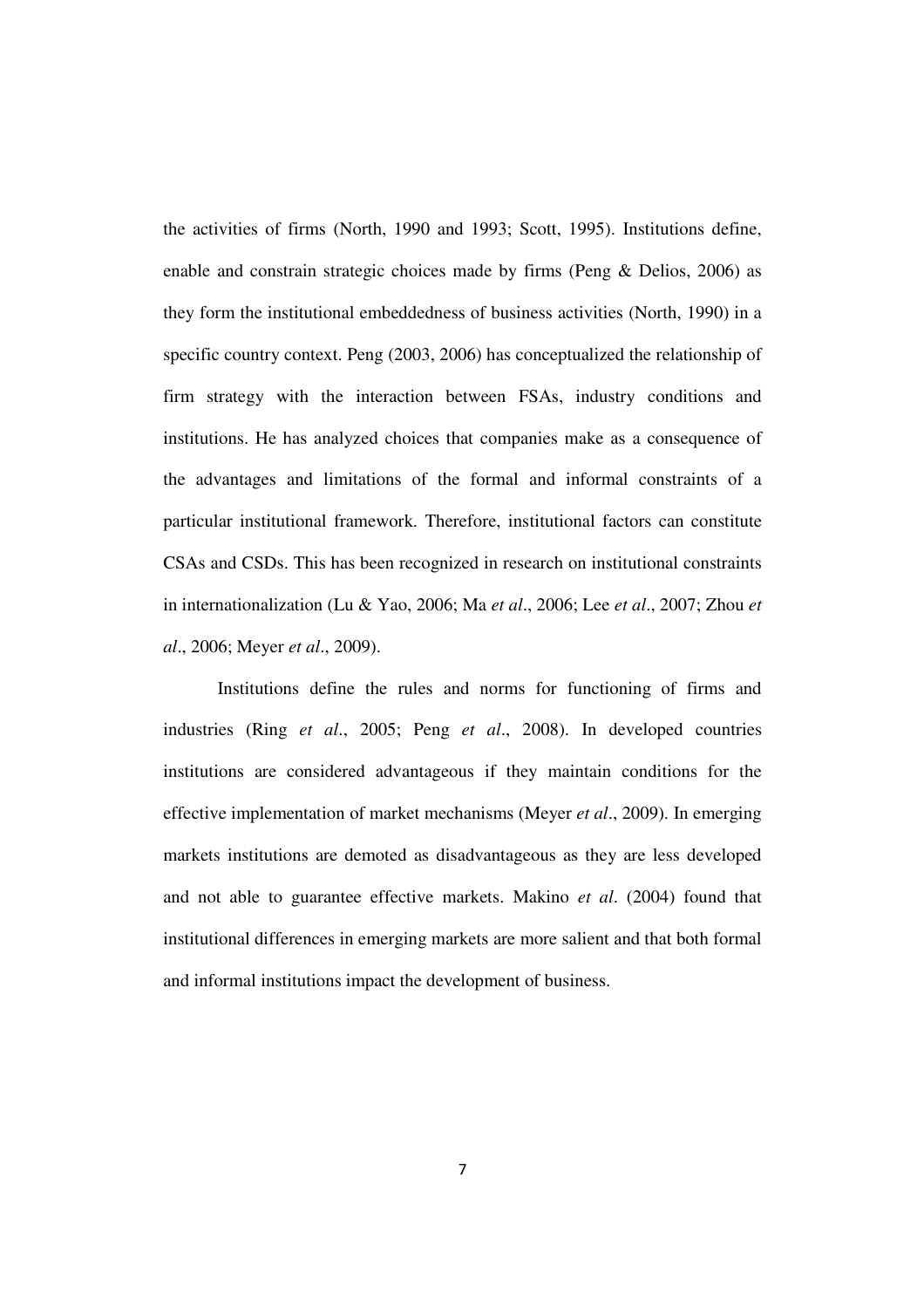A combination of not particularly advantageous CSAs and FSAs has become to characterize the internationalization of latecomer firms, which have been seeking assets rather than exploiting existing assets.

## *2.3. Latecomer Firms*

Latecomer firms from emerging markets arguably do not possess many strong competitive advantages when compared with global rivals (Rui and Yip, 2008). The latecomer perspective provides an interesting insight into how FSAs could be developed and how latecomers' internationalization could be used to compensate for initial competitive disadvantages (Matthews, 2002).

The most important latecomer advantages lie in labor intensive production, cost leadership, flexibility and speed of adaptation in terms of production processes and products (Makino *et al*., 2002). Some latecomer firms are embedded in a culture, such as Confucianism, that encourages continuous learning and self development vis-à-vis peers. It should be recognized though that firms from emerging markets moving into a new host market would have a number of competitive disadvantages that they should try to compensate for in the host country context (Child & Rodrigues, 2005). Such disadvantages could range from lack of knowledge of the market dynamics to lack of technological or management knowhow. Innovations, knowhow, technology, production process, marketing and managerial expertise are readily available in developed country contexts where they could be accessed by latecomer firms. Thus, latecomer firms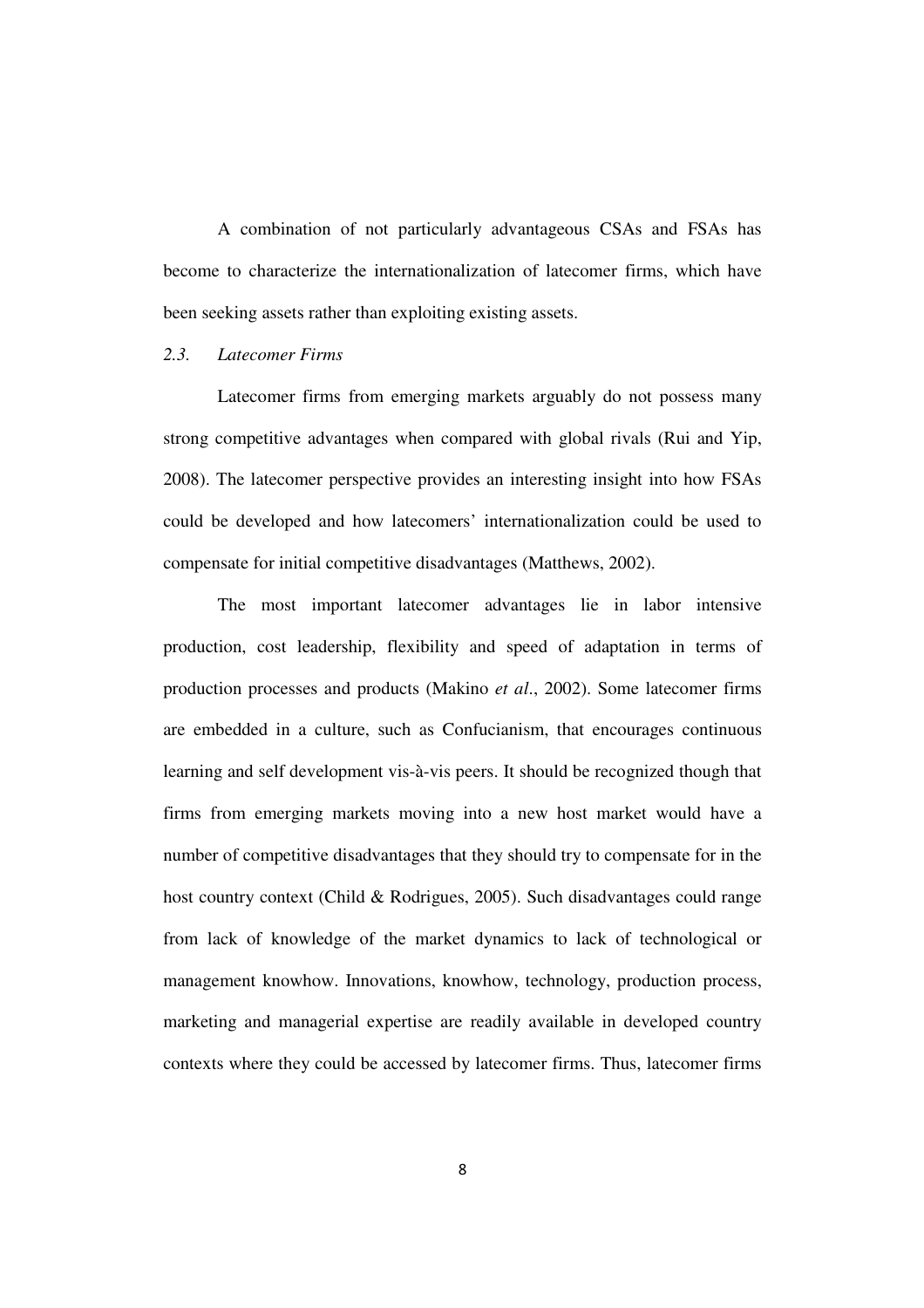move into developed markets with the strategic intent to acquire assets with potential to create competitive advantage.

When latecomer firms move to other emerging market contexts, they seek markets and resources having some advantages vis-à-vis multinationals from developed countries. These, coupled with support by governments (Child & Rodrigues, 2005), enable them to compete against developed-country multinationals (Dawar & Frost, 1999) in contexts with underdeveloped institutional environment and market mechanisms (Khanna & Palepu, 1997; 2000).

The internationalization of latecomer firms, including those from China, presents a challenge to international business theory to focus on the potential relevance of domestic institutional factors in transitional contexts. It also presents an opportunity to explore the evolution of FSAs and CSAs in contexts where formal institutions appear immature from western perspective. Child and Rodrigues (2005: 404) have recognized the danger of "understating the role of emerging economy governments in underwriting the process whereby their leading firms seek to achieve international competitiveness, not least when the foreign currency reserves for purchasing overseas assets are available".

Research on latecomer firms highlights the constraints of an imperfect institutional context (Boisot & Child, 1996; Tsui *et al*., 2004). Evolving institutional change and transformation, as well as economic liberalization add to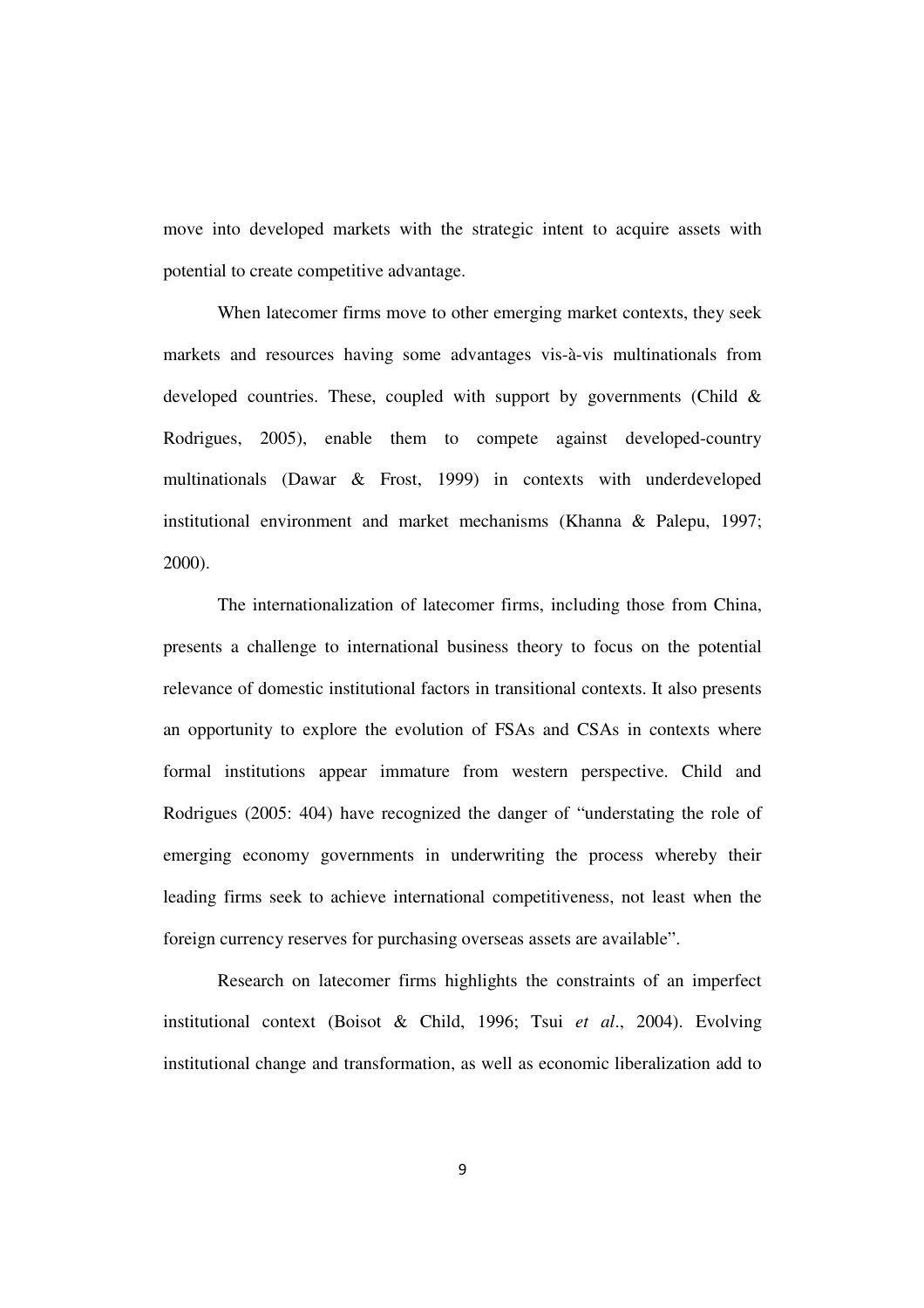the greater dynamics and uncertainty in the institutional context of emerging economies. Therefore, government's strategic objectives, decisions and involvement have been seen as essential for the internationalization of Chinese firms (Deng, 2009).

## *2.4 Analytical framework*

The preceding review of theoretical perspectives suggests the framework shown in Figure 1, which will guide our analysis of the case studies that are now to be considered.



Figure 1 A framework of the evolution of CSAs/CSDs and FSAs/FSDs influenced by home country institutional environment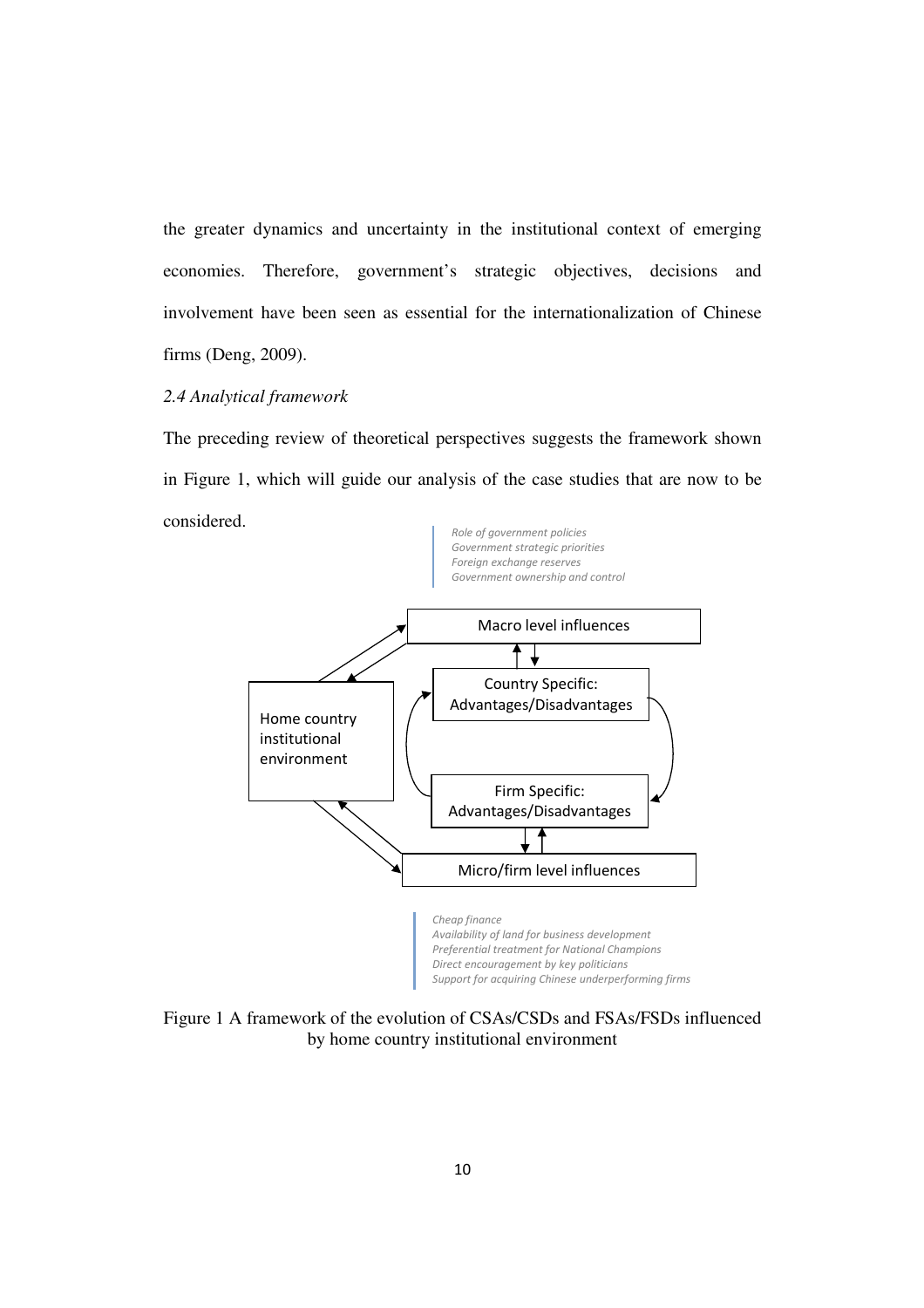# **3. Case studies**

The current study has a theory generating purpose and it draws upon secondary data in the form of descriptions, case studies, press releases, individual interviews, corporate and government publications. These have been used to formulate six case studies. The analysis followed the steps recommended by Yin (1994) and Eisenhardt (1989). The first step involved presenting and organizing the data in a case study format. The next step was to code the case data into categories according to the proposed theoretical model (Yin, 1994). Subsequently, each case was analyzed separately and independently by the three researchers. All data were analyzed simultaneously. The explanation building approach, as suggested by Yin (1994), was employed to increase the internal validity of the relationships. Discrepancies between case data and expectations called for extended data collection from previously unused sources and further theoretical evidence was intentionally sought. Finally cross-case patterns were identified and subsequently analyzed.

The six case studies were selected to be in global mature manufacturing industries, i.e. white goods, telecommunications, computing and automotive. All firms strive to be National Champions. They have market leading positions in the home market, which have been used in their endeavors to compete globally.

*3.1. Case study 1 - Haier*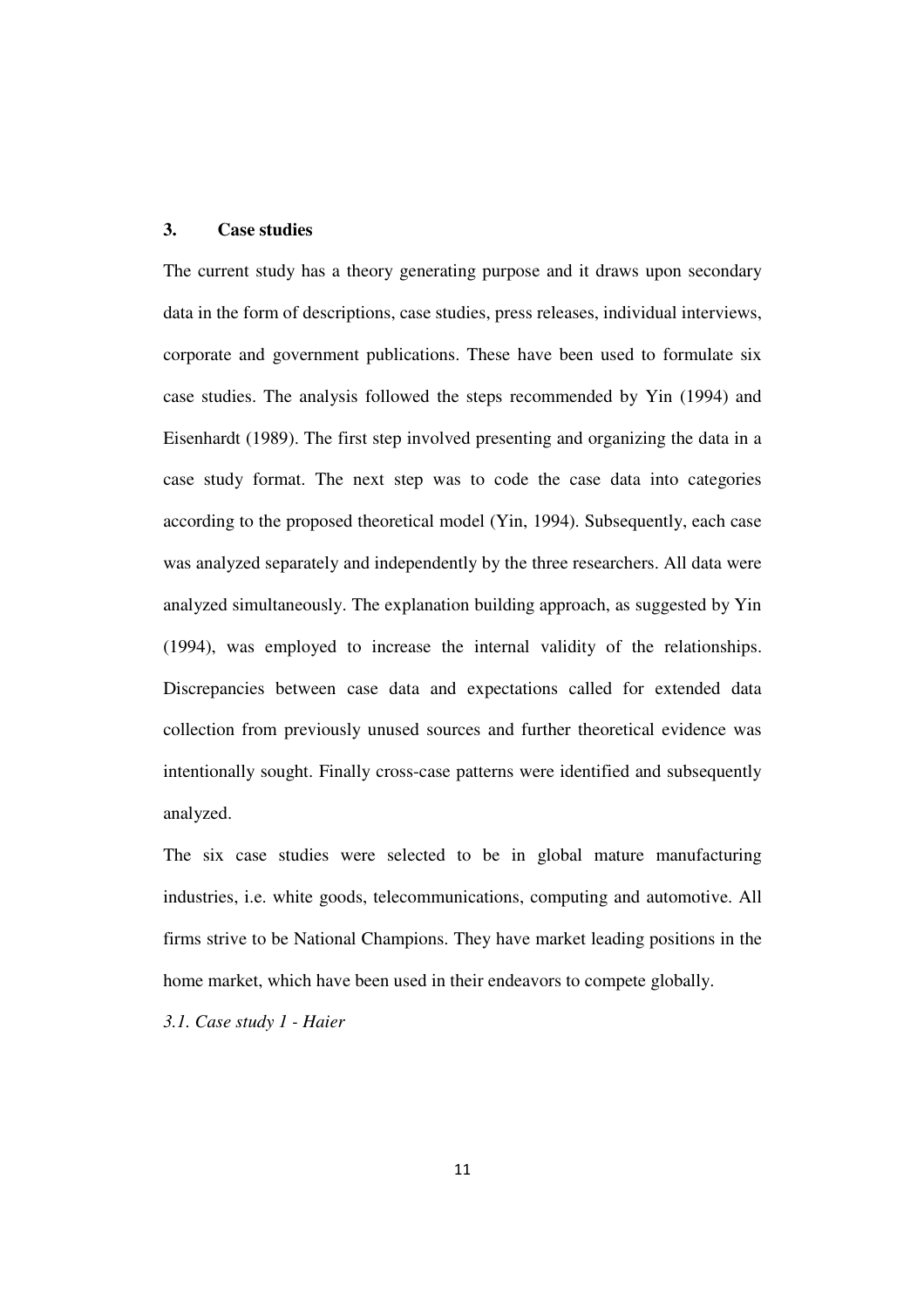The firm was founded in 1955 as a cooperative enterprise. It merged with a manufacturer of home appliances in 1979. The merged enterprise produced washing machines of poor quality which lacked market appeal. After 1984, the company's fortunes were turned round by its new Director, Mr. Ruimin Zhang, a member of the Central Committee of the Chinese Communist Party. The indebted enterprise on the verge of financial collapse was transformed quickly into the domestic market leader. Starting outward internationalization as an OEM<sup>1</sup>, it eventually managed to create a worldwide presence with an internationally recognized brand name. By 2004, Haier had become the world's fourth largest white goods producer. A cumulative shift of objectives has led the firm through various stages of development. A summary of the evolution of Haier's FSAs and FSDs in a timeline since 1984 is presented in Table 1.

\*\*\*\*\*\*\*\*\*\*\*\*\*\*\*Insert Table 1 about here\*\*\*\*\*\*\*\*\*\*\*\*\*\*

# *3.2. Case study 2 - Galanz*

 $\overline{\phantom{0}}$ 

The enterprise started its existence in 1978 as a small garment enterprise established by a visionary leader with local government support. In 1992, it began production of microwave ovens and was renamed the Galanz Enterprise Group. By the end of 1998, it became the biggest producer and the largest exporter of microwave ovens in the world. By that time it controlled almost three-quarters of the domestic market with its own brand. In foreign markets, Galanz used OEM

<sup>&</sup>lt;sup>1</sup> We use the term OEM in its original meaning of a company that produces hardware to be sold under another company's brand name.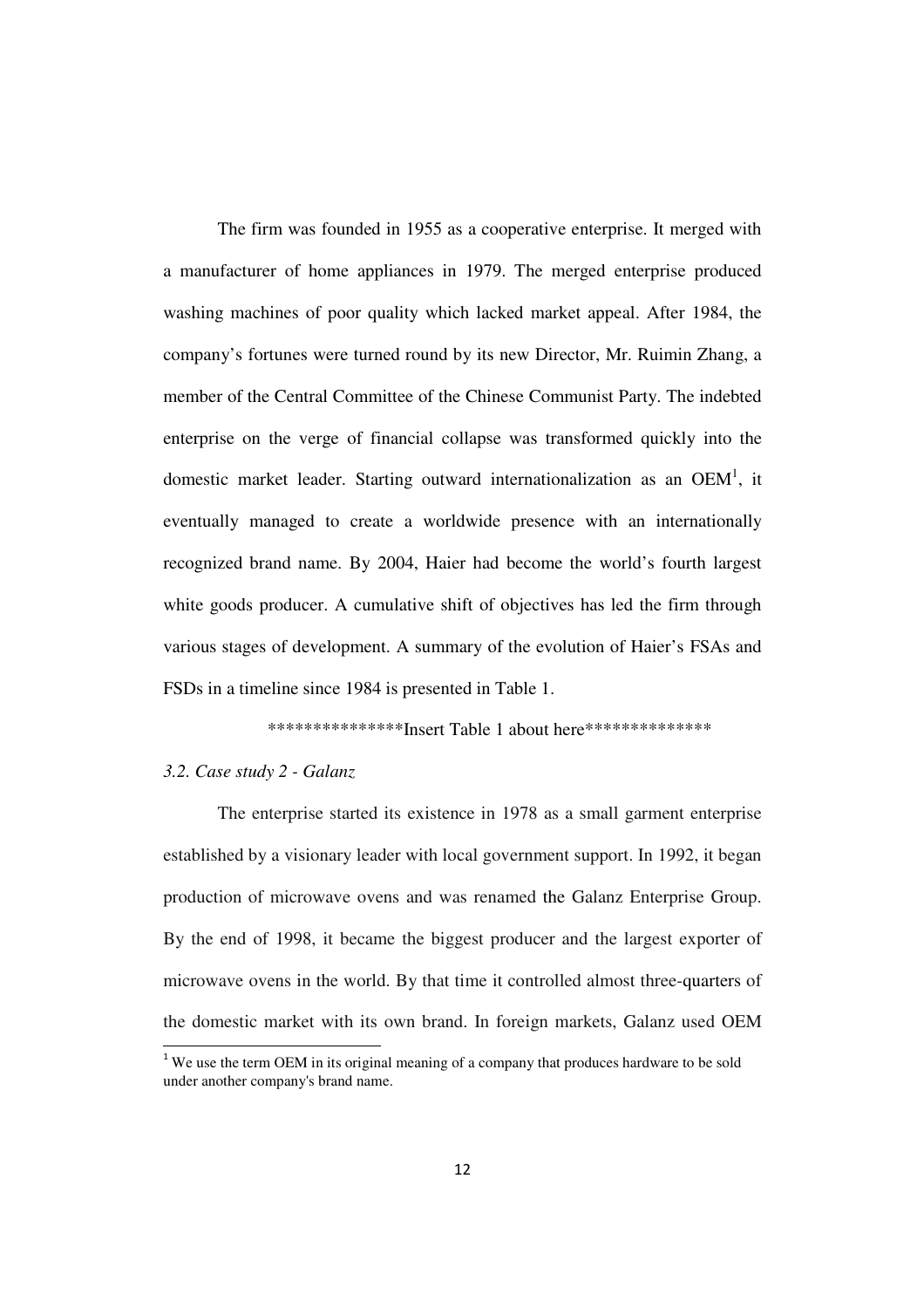that utilized its enormous production capacity and cost leadership. The firm formed partnerships requiring that partners' production of microwave ovens was shifted to China. In 2007, Galanz generated sales securing more than 50 percent of the world microwave oven market. Since 2008, the strategic focus shifted to independent global innovations targeting world markets via own brand production. OEM has been preserved on order only. The company has developed a global network of sales representative offices; established R&D centers in the U.S.A., South Korea, and Japan developing forward and application technologies. Galanz has set up manufacturing facilities in Russia intending to extend production in other emerging markets. A summary of the evolution of the FSAs and FSDs of Galanz in a timeline is presented in Table 2.

\*\*\*\*\*\*\*\*\*\*\*\*\*\*\*\*\*Insert Table 2 about here\*\*\*\*\*\*\*\*\*\*\*\*\*\*\*\*

## *3.3. Case study 3 - Gree*

Gree Electric Appliances is the world's largest residential air-conditioner manufacturer with 40,000 employees and annual production of 20 million air conditioner units. The company was formed in 1991 by the restructuring and merging of several inefficient state-owned enterprises. While initially it imported Japanese technology from Toshiba, to date Gree has developed its own brand and advanced technology. Over 2000 research engineers are involved in developing and enhancing the company's own world leading energy-saving technology using knowhow and customer-centered independent innovation.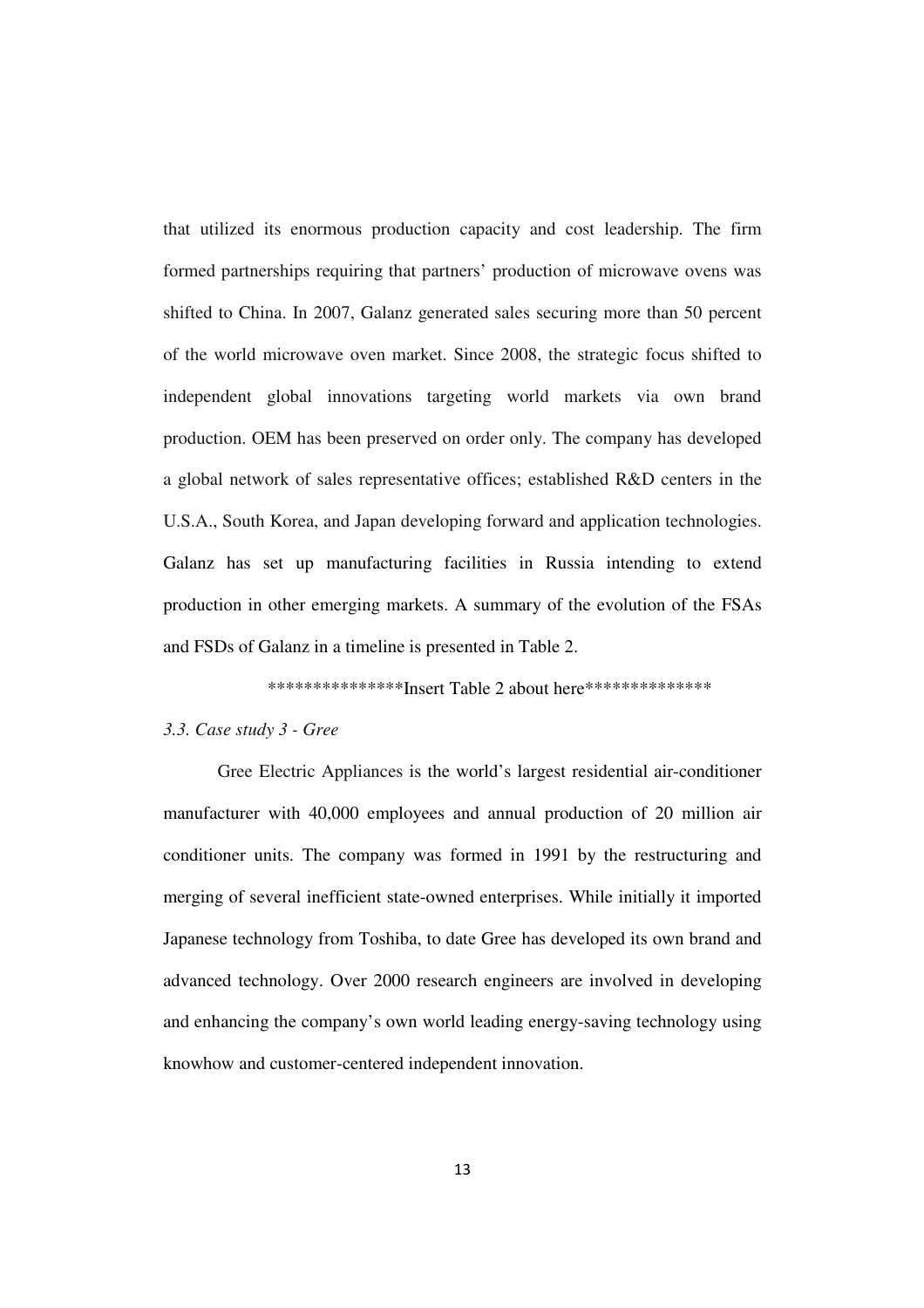Presently, the firm has production facilities in China, Brazil, Vietnam, and Pakistan and a technology development partnership with Daikin of Japan. A summary of the evolution of Gree's FSAs and FSDs in a timeline is presented in Table 3.

\*\*\*\*\*\*\*\*\*\*\*\*\*\*\*Insert Table 3 about here\*\*\*\*\*\*\*\*\*\*\*\*\*\*

# *3.4. Case study 4 - Lenovo*

Lenovo (initially named Legend) was set up in 1984 as a spin-off from the Institute for Computer Technology at the Chinese Academy of Sciences. The firm distributed and sold personal computers produced by foreign manufacturers gaining market intelligence, management skills, and knowhow. To date, Lenovo is a multinational IT firm with production sites in the U.S.A., China and Singapore, and research centers in China and Japan. In 2005, Lenovo acquired the former IBM PC Division, and rights to the ThinkPad line trademark. The acquisition ensured knowhow transfer from IBM to Lenovo that provided worldwide access to a global customer base and increased Lenovo's bargaining power within the world PC industry. Presently, Lenovo is market leader in the Chinese PC market and the fourth largest personal computer firm in the world. A summary of the evolution of Lenovo's FSAs and FSDs in a timeline is presented in Table 4.

\*\*\*\*\*\*\*\*\*\*\*\*\*\*\*Insert Table 4 about here\*\*\*\*\*\*\*\*\*\*\*\*\*\*

## 3.5. Case study 5 - Huawei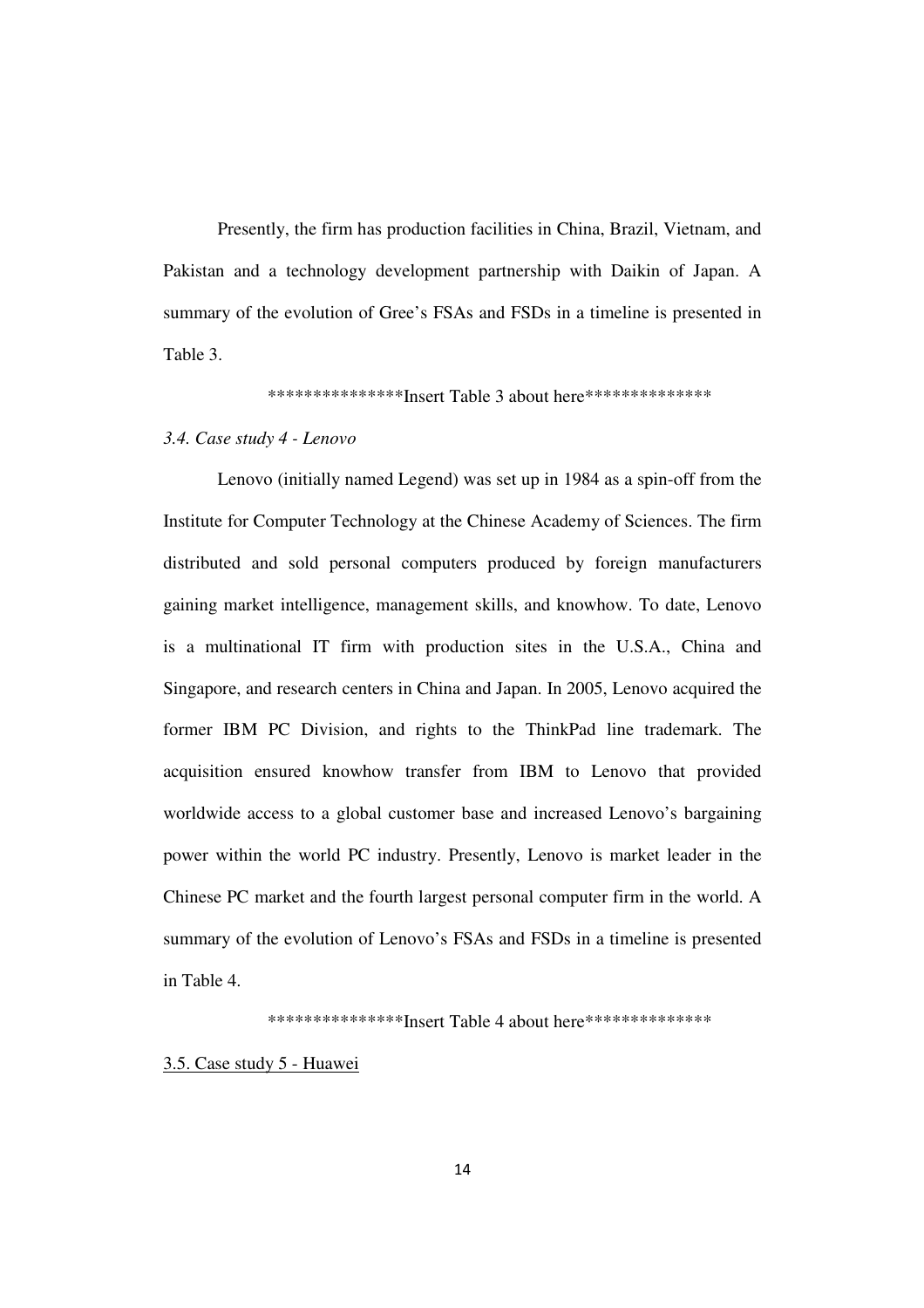Established in 1988 with a team of just seven persons, Huawei is currently a high-tech enterprise specializing in R&D, production and marketing of communications equipment and providing customized network solutions for telecommunications carriers. It has seven R&D centers in China, two in the US, one each in Sweden, India, Ireland, Russia, Indonesia, and the Netherlands. Internationalization has been the main intent since the early 1990s. The acquisition of Marconi was a means to obtain advanced technology and provide access to European markets with their local market intelligence and relationships with global giant communications companies. Huawei has formed numerous partnerships with leading multinationals such as ADI, Agere, Altera, HP, IBM, Intel, Microsoft, and Motorola. These aim to improve corporate management knowhow, launch joint research activities and improve the time to market of products. A summary of the evolution of Huawei's FSAs and FSDs in a timeline is presented in Table 5.

# \*\*\*\*\*\*\*\*\*\*\*\*\*\*\*\*\*Insert Table 5 about here\*\*\*\*\*\*\*\*\*\*\*\*\*\*\*

#### *3.6. Case study 6 - Nanjing Automobile Group*

 Founded in 1947 as a repair service workshop in the East China Field Army, it produced light truck vehicles since 1958 to become market leader in the home market by 1979. Using related diversification via technology acquisition from global firms, it became a market leader in China's automotive market by 1982. In 2005, Nanjing purchased the remaining assets of the MG Rover group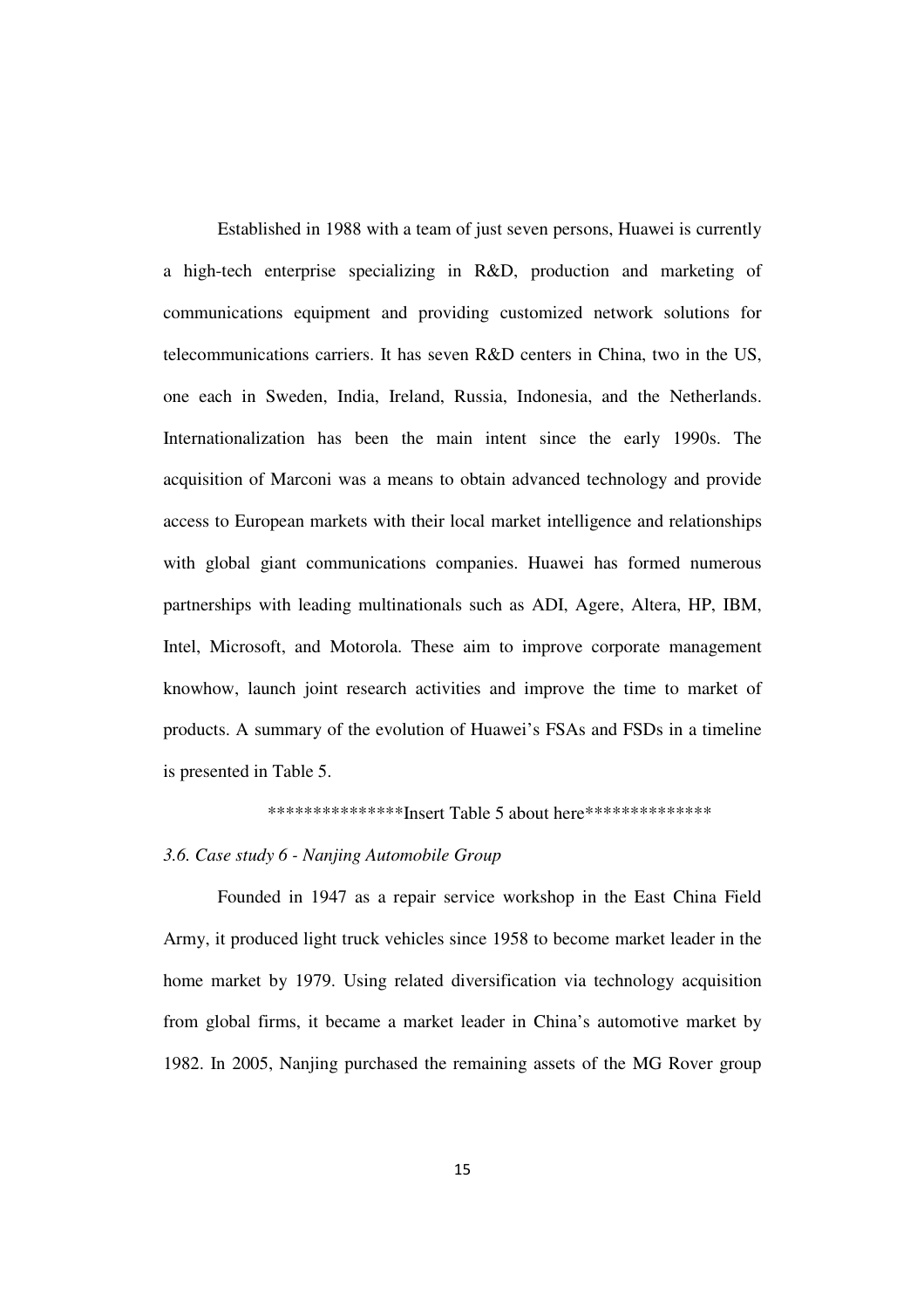for £53million. In 2006, the Nanjing-MG project laid the foundations of the Nanjing Pukou New High Technology Industry Development Zone. In June 2006, the first batch of MG cars was exported to Europe. In December 2007, Nanjing Automobile and Shanghai Automotive Industry Corporation merged. A summary of the evolution of Nanjing's FSAs and FSDs in a timeline is presented in Table 6.

\*\*\*\*\*\*\*\*\*\*\*\*\*\*\*Insert Table 6 about here\*\*\*\*\*\*\*\*\*\*\*\*\*\*

# **4. Propositions**

In this section propositions are discussed and formulated on the basis of the theoretical perspectives introduced in the literature review and the case study findings. The evolution of advantages and disadvantages at country and firm level demonstrates that in the process of internationalization, firms and countries use their current competitive advantages to compensate for disadvantages. In this way, they create new competitive advantages, which subsequently allow them to compensate for new challenges or disadvantages arising during the course of their evolution.

*4.1. Compensating FSDs* 

Preparation for active international involvement may entail inward internationalization (Cavusgil & Naor, 1987; Korhonen *et al,* 1994; Child & Rodrigues, 2005), which allow for inward transfer of knowledge, technology,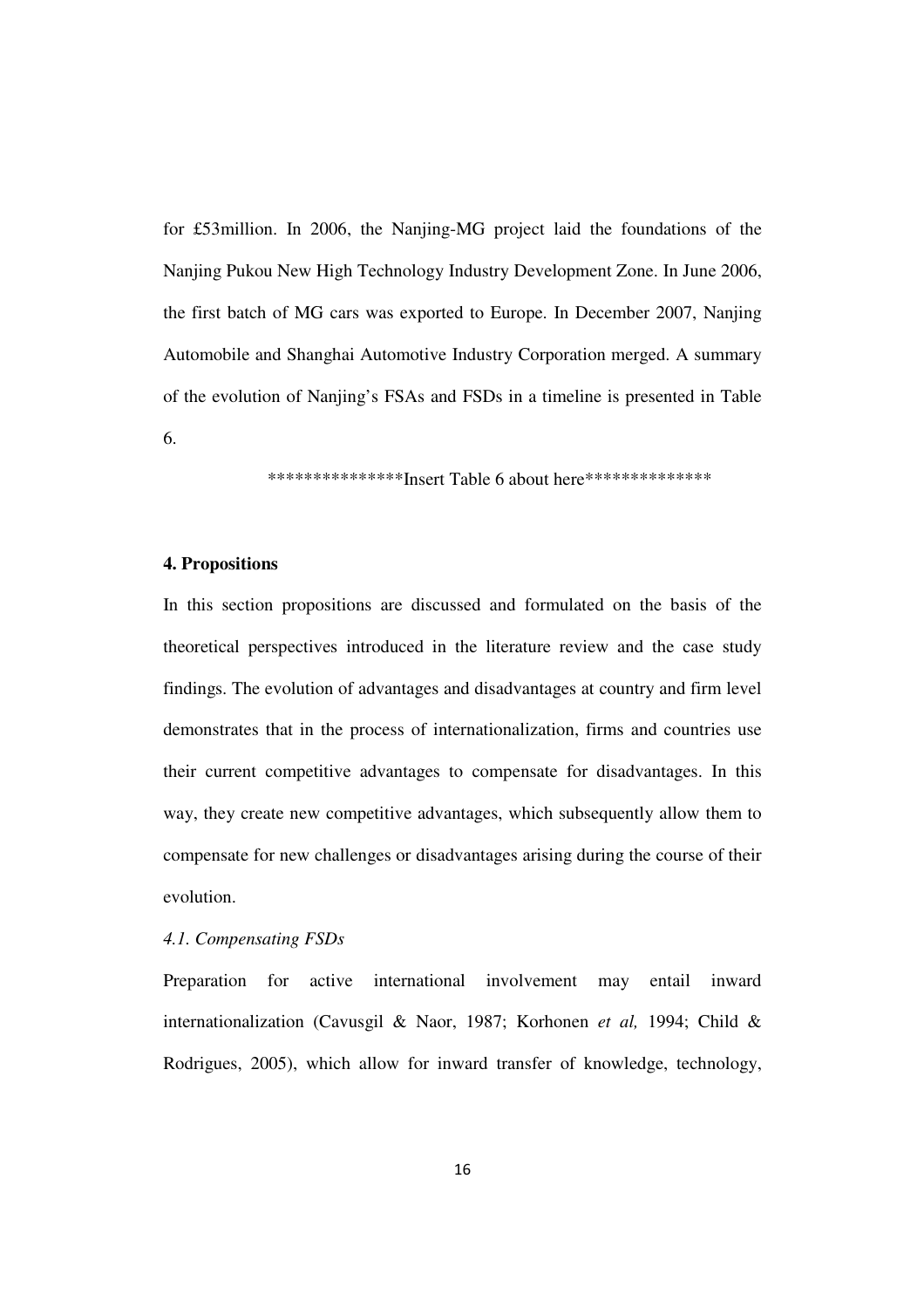expertise, and managerial knowhow that can subsequently become a basis for outward internationalization. At the same time, domestic acquisitions and mergers have also created economies of scale and scope that have prepared the ground for developing FSAs supporting outward internationalization. In some cases like Haier such acquisitions were supported by government, though in other cases government officials have tried to thwart this route to domestic consolidation (Meyer & Lu, 2005).

An approach to compensate for FSDs applied by companies from emerging markets is collaboration with overseas MNCs via international joint venture (IJV) formation and licensing (Lane *et al*., 2001). Similar to other developing economies (see for example Lyles and Salk, 1996) IJVs have been used as means for providing technology transfer at the time of the "Open door" policy in China. Extant research on IJVs has supplied some support for the transfer of valuable assets and knowledge such as production technology, managerial skills, and marketing expertise from MNCs to their local partners (Luo, 2002; Matthews, 2002). Knowledge transfer presumably contributes to the compensation of FSDs of indigenous firms. IJVs via inward internationalization have limited the development of technological capabilities of Chinese firms due to the propensity for indigenous firms to become overdependent on joint ventures for innovative capabilities (Gao, 2004; Li & Zhou, 2008). Thus relying on compensation for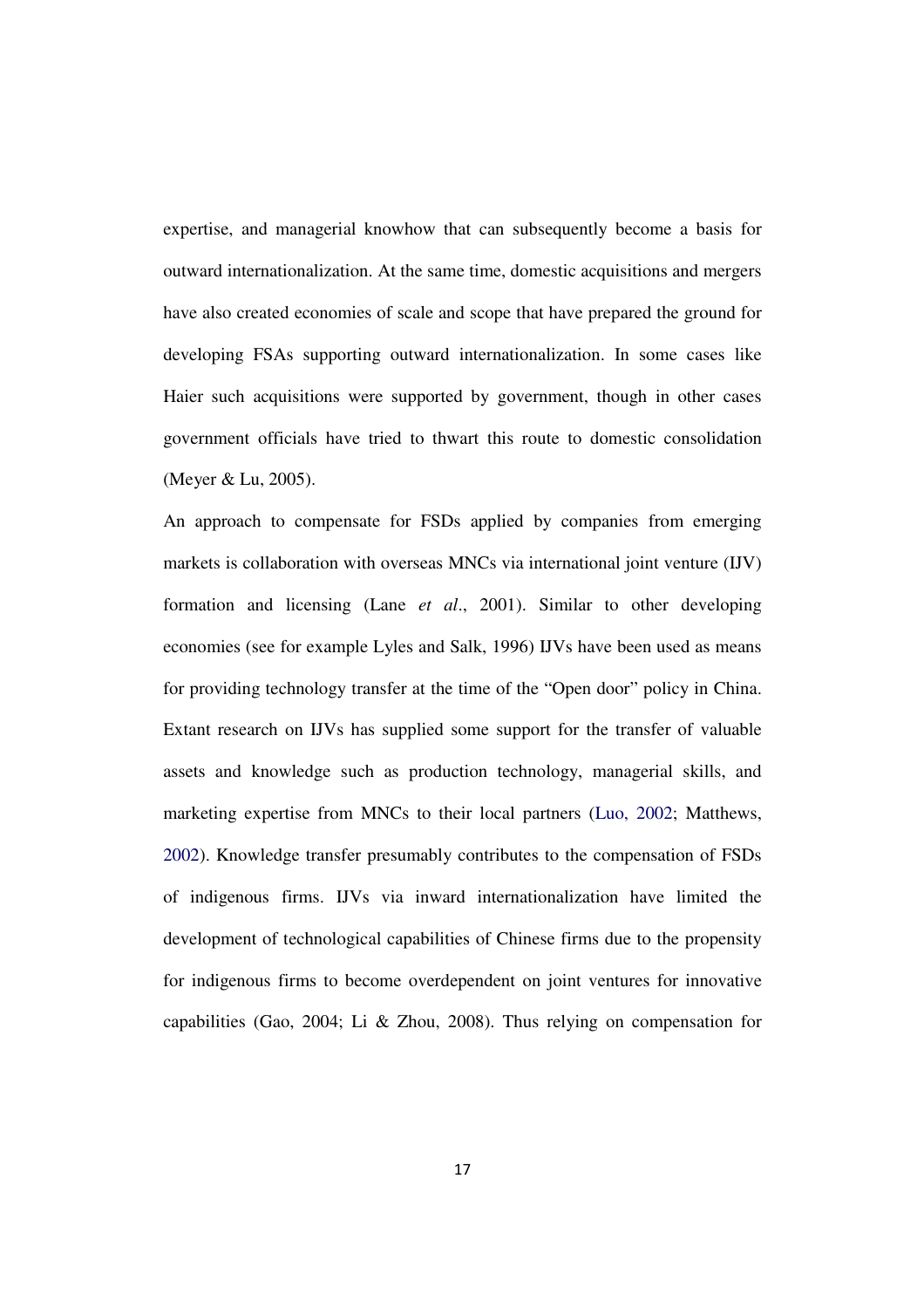FSDs via transfer from overseas partners can create the foundations for, but cannot ensure, endogenous and sustainable innovation in Chinese enterprises.

If an internationalizing firm from emerging markets has FSDs, it may attempt to acquire strategic resources such as technology, design, and brands from companies in developed economies (Schüler-Zhou & Schüler, 2009). This is needed as the firm does not always have the capabilities or resources to turn FSDs into FSAs on its own or in partnership with foreign firms in its home country. The acquisitions may take a variety of forms such as direct knowledge acquisition, acquisition of production facilities or acquisition of human capital and knowhow when setting up R&D centers in host markets. According to Frost (2001) firms set up R&D centers overseas to overcome locational disadvantages of the home base by tapping into locational advantages overseas. Wang (2002) reports that 70% of Chinese research subsidiaries are based in developed economies. Many of those are R&D centers exploring opportunities for technological advancements, product and design innovation. Thus outward FDI is pulled towards unavailable, complementary and compatible resources, especially in the form of knowledge that can be used as a stepping stone to accelerate independent innovation. Compensating for FSDs has become key priority for the Chinese firms and government. The rapid internationalization of Chinese companies into developed economies attempts to reduce the gap by acquiring needed capabilities (Wesson, 2004) with the intention to use them for independent internal learning.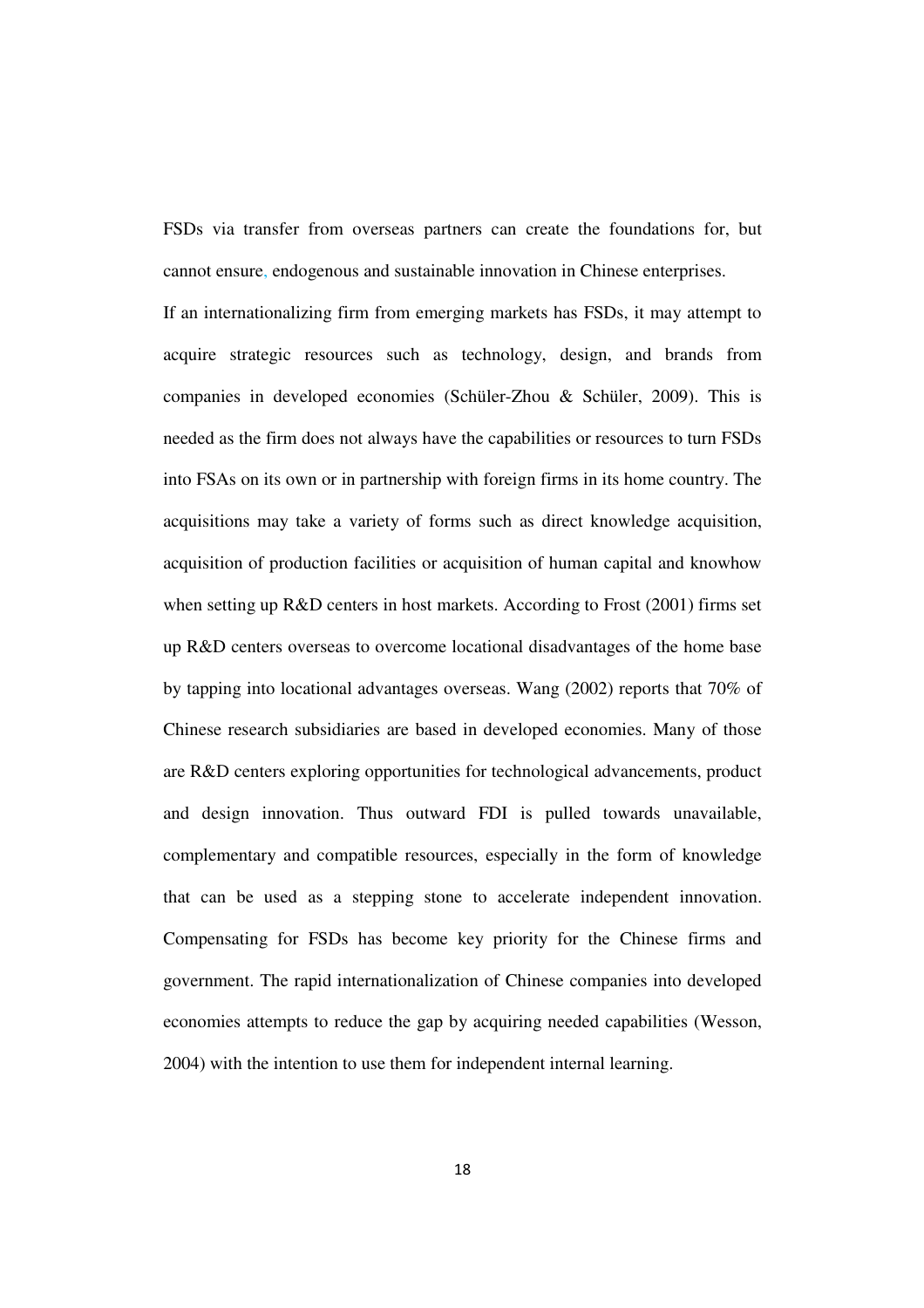All firms from the case studies demonstrated initial FSD in the form of a lack of production and technological knowhow. To compensate for this FSD Haier, Gree, Galanz, and Nanjing Automotive Works licensed technology from world leading MNCs from developed countries. Later on, Galanz entered into IJVs to expand original equipment manufacturing (OEM) and become the world's biggest supplier of a single product category. Gree followed a route of internal learning and only when it developed core technology outperforming that of world leading producers, did the enterprise enter into a comprehensive strategic alliance for global strategic cooperation and form an IJV with Daiking from Japan. Haier started on the basis of OEM, but quickly developed its own technological advantage and formed IJVs for market access in developing countries. Following this, they used partnerships, greenfield investment and acquisition of production facilities in developed countries. Lenovo and Huawei compensated for their initial FSD by distribution agreements and IJVs that enabled them to start production and supply of the Asia-Pacific market. Huawei later went into a number of partnerships and the acquisition of Marconi brought advanced technology and access to European markets and relationships with global communications carriers. Lenovo also used an acquisition of the PC Division of IBM for technology, management and market intelligence. Unlike Huawei, Lenovo also got access to the IBM-Lenovo brand for several years as well as the rights over the ThinkPad trademark.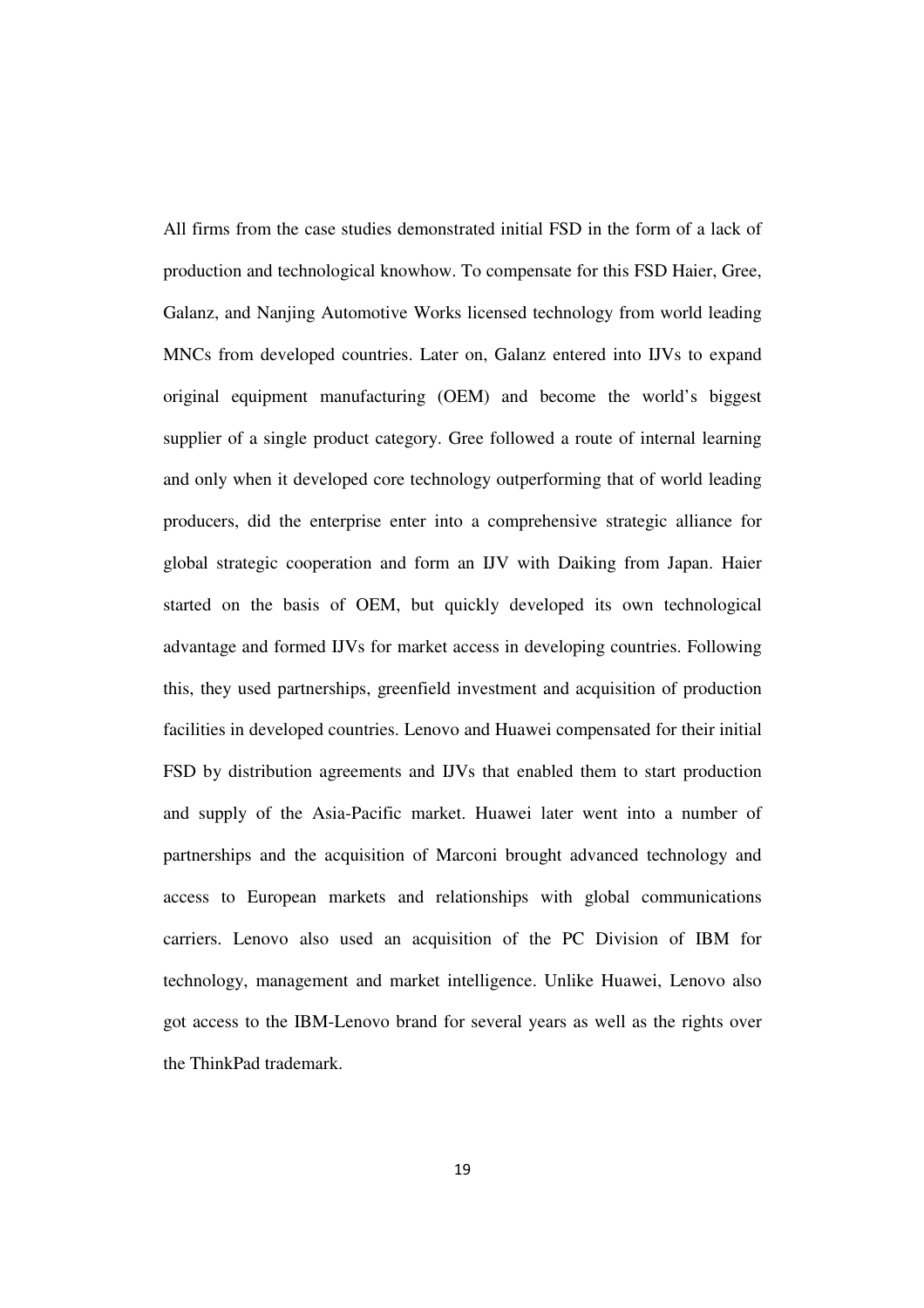Another initial FSD typical for all firms is the lack of brand recognition. The case companies dealt with this FSD in two ways. Haier, Gree, and Huawei developed their own brand mostly through internal technology development based on technology transfer, innovation and independent learning. Consequently these enterprises aimed at developing their own brands with worldwide appeal. By contrast, Lenovo and Nanjing bought brand intangibles from companies with global brand recognition. Galanz is the only case among the six in which own brand development has been deterred by the strategy of OEM. The company has only recently embarked upon developing international consumer brand equity of their product category, encouraged by the Chinese authorities and the impact of the global economic crisis.

The initial FSD of liability of foreignness is compensated for most successfully by Haier via a glocal strategy securing their presence in most markets served. Galanz have lagged behind as they have not been able to develop their own standing in global markets, i.e. their presence has been hidden behind the brand names of other company and store brands due to their OEM strategic orientation. Huawei, Lenovo, and Nanjing have managed to compensate for their liability of foreignness via targeted acquisitions and exploitation of world-known brands. Therefore: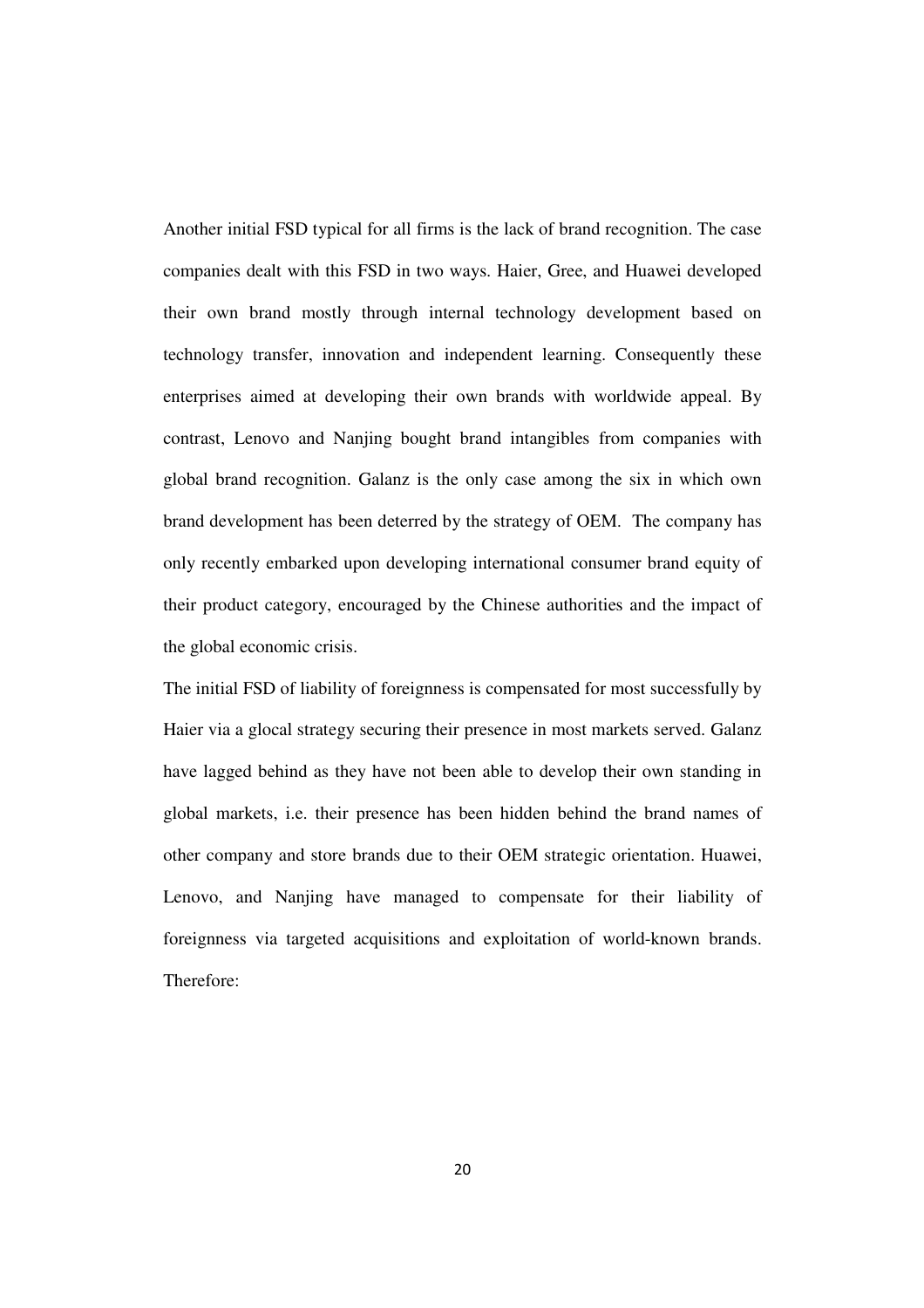**P1:** *FSDs can be compensated for in the international arena via transfer (joint ventures, licensing, etc.), acquisition (e.g. technology, design, brand, etc.), and internal independent learning (Child & Rodrigues, 2005; Rugman and Li, 2007)*.

# *4.2. The influence of government on the evolution of FSAs*

Institutional theory suggests that formal institutions in emerging economies play a major role in supporting the international expansion of enterprises. Luo *et al*. (2010) argue that government support for outward FDI helps compensate for the late-mover FSDs of emerging market MNCs such as a lack of unique capabilities and a liability of foreignness.

The role of government in a communist party driven political system is greater than that of governments in developed market-based societies. The Chinese government has defined the direction of development of Chinese enterprises from the "Open door" policy initiated by Deng Xiaoping in the late 1970s to the policy of "Going abroad" endorsed by Jiang Zemin in the early 2000s. Most recently, in his speech for the  $60<sup>th</sup>$  anniversary of the People's Republic of China, the President Jintao Hu has announced a policy shift from "made in China" to "created in China" in order to lead the country to an innovation-driven economy. In 2004, the State Development and Reform Commission and the Export-Import Bank of China began to promote the formation of overseas R&D centers, and mergers and acquisitions to compensate for CSDs and enhance the FSAs of Chinese enterprises (WIR, 2006). The quality of outward FDI is encouraged and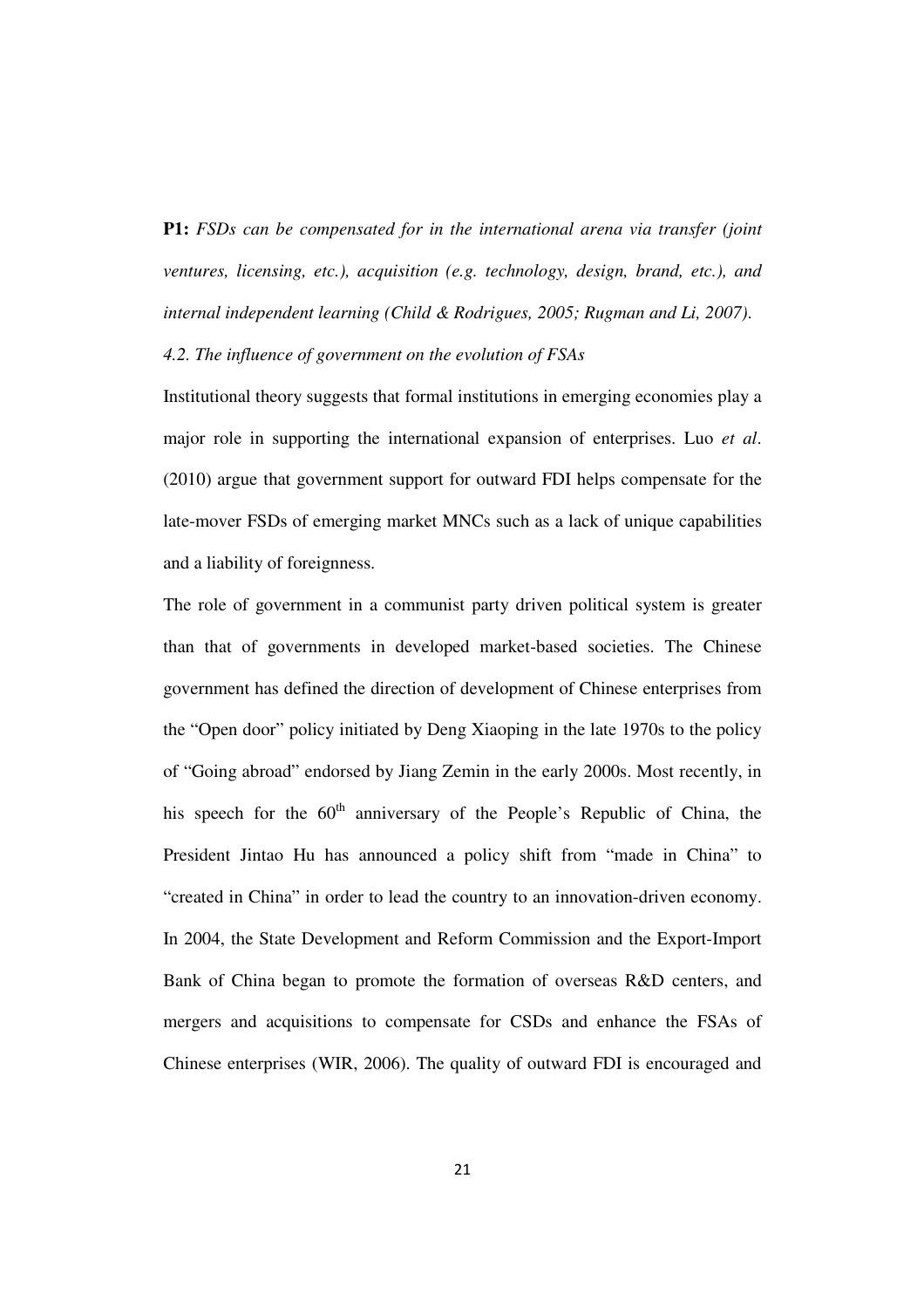closely monitored by the government in terms of investment direction and performance, and its contribution to the national economy.

Child and Rodrigues (2005) as well as Deng (2004, 2007) have emphasized that the Chinese government uses state foreign exchange reserves in directing outward FDI to developed countries. Moreover, preferential credits have been offered by state banks to promote outward FDI. The Chinese government has also recognized the need for independent innovation that is based on acquired knowledge, which has been extended by intensive and persistent own R&D effort (Yuan, 2005). This objective is typical of the National Champions that government is said to transform into modern world-class corporations. This is also a process pursued by firms with different ownership structures, including SOEs, collective and private enterprises, which strive to gain government support in the form of tax rebates and low interest or interest-free loans (Luo *et al*., 2010).

All case study companies have received government support for the acquisition of tangible and intangible strategic assets over time. The support has been in line with government policies, which initially allowed firms to acquire technology and quality control systems or initiate production via purchase or partnerships in the form of strategic alliances and IJVs. Support has also been in the form of preferential loans, tax rebates, risk-safeguarding mechanisms, signing up of investment protection agreements with 115 countries (Luo *et al*., 2010), and direct governmental influence in shaping the investment expansion into developed and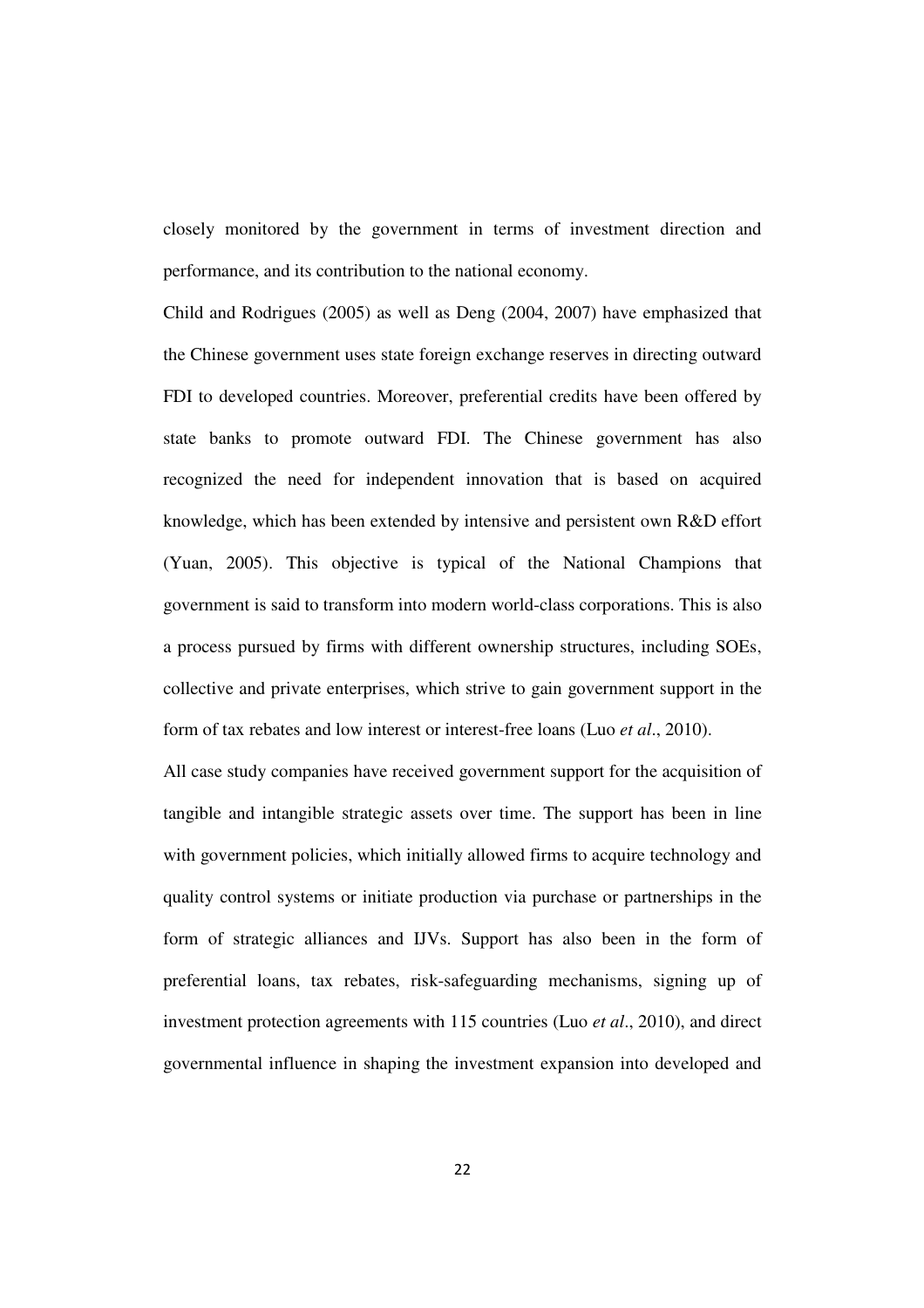emerging economies, as well as providing a comprehensive business support and information system. Such government support and evolving policies have allowed firms to compensate for FSDs systematically and over time as changes in firm FSDs and FSAs have also informed government financial support and investment priorities. Therefore:

# **P2:** *FSDs can evolve into FSAs, assisted by government policies and financial support*.

# *4.3. Impact of CSAs on the development of FSAs*

The evolution of CSDs into CSAs affects the home market business environment in which firms operate. When initial disadvantages are compensated for and turned into advantages, these assist domestic firms in using the CSAs to develop their FSAs. Thus by exploiting China's CSAs in cheap, unskilled and skilled labor, Chinese MNCs have internationalized. Formal institutions create conditions for the evolution of CSDs into CSAs that can improve the international standing of a country. For example, China's greater bargaining power vis-à-vis foreign governments can negotiate favorable terms when rescuing failed western firms such as Rover. Rugman and Verbeke (2003) suggest that FSAs and CSAs are critical parameters in describing and explaining the patterns of international expansion of an MNC. The emergence of FSAs is influenced by the home CSAs (Krishna *et al*., 1997) embedded in the interface of home country resource endowments, demand conditions and industry characteristics (Porter 1990). It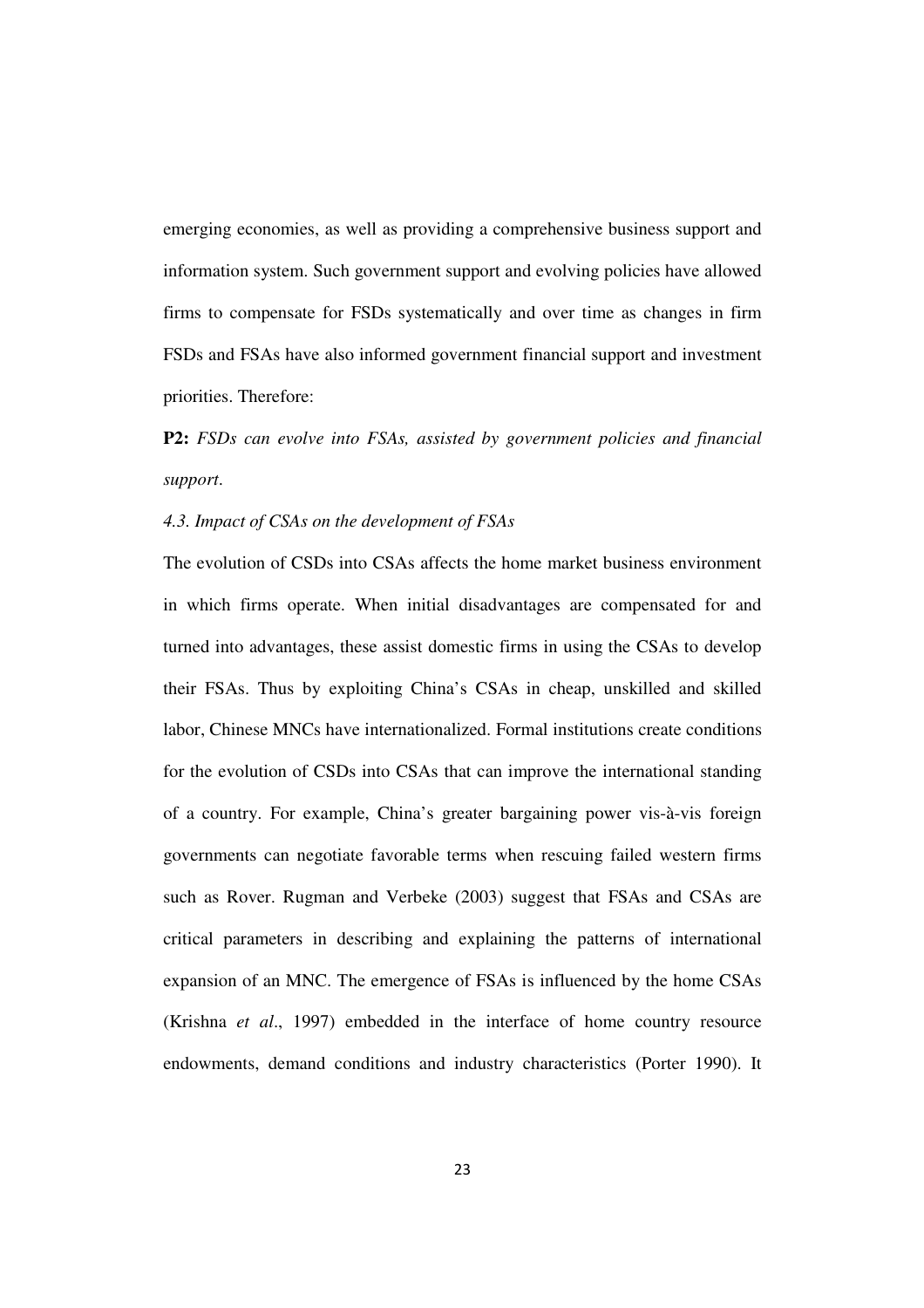could be argued that CSAs are the foundation on which MNCs develop FSAs in global competition.

Initial CSAs included government policies to attract inward FDI on the basis of inward internationalization via licensing and IJVs that could potentially strengthen Chinese FSAs over time. CSDs that dealt with regulatory restrictions on firms going abroad in relation to approvals required and restrictions on foreign stock market listings; limited knowledge of foreign environments leading to strong liability of foreignness; and the unfavorable national image for being "cheap and nasty" have evolved into CSAs over time. Thus the country has developed advantages in offering low cost funding for foreign expansion, willingness to relax regulatory restrictions on the build-up of relevant domestic strengths, reorientation of official ideology towards internationalization, support for acquisition of supporting activities abroad (e.g. purchase of part-ownership of foreign banks) and negotiation with foreign governments of terms favorable to presence of Chinese firms in emerging regions such as Africa.

The evolution of CSDs into CSAs has created favorable conditions for FSAs that are associated with firm internationalization. This evolutionary process has supported inward internationalization through IJVs with OEMs; has made finance available for diversification in foreign markets; has encouraged firms to learn and adopt more effective modes of organization; has enhanced firm's ability to acquire foreign assets, giving access to international brands, technologies, markets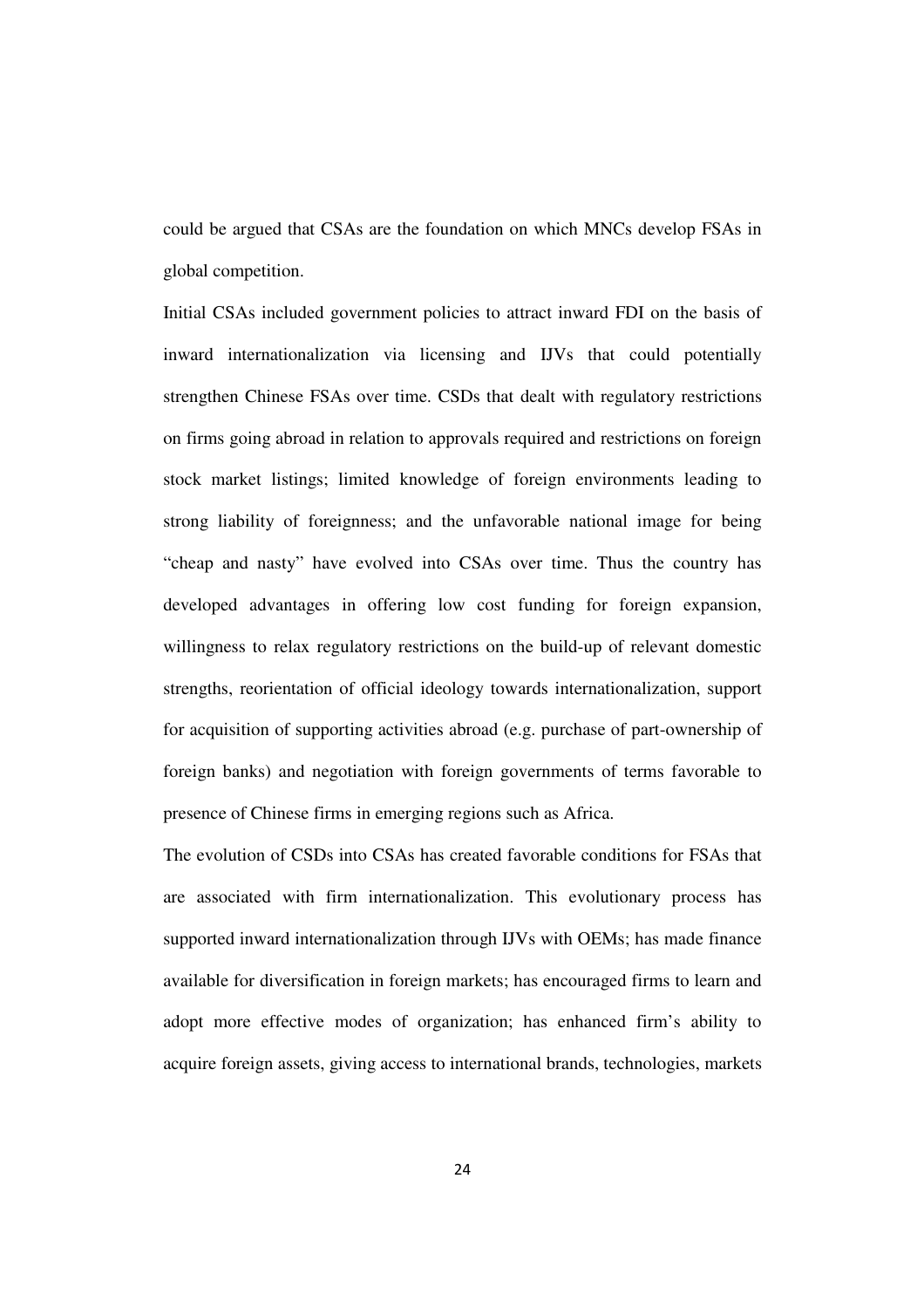and distribution systems, and knowledge. Moreover CSAs emphasizing knowledge exploration and exploitation have set the pre-conditions for the growing ability of enterprises to innovate independently. Therefore:

**P3:** *The evolution of CSDs into CSAs creates a favorable environment for the development of FSAs relevant to firm internationalization*.

*4.4. Importance of the relational framework between governmental institutions and firms* 

Political economists have long recognized the important role of formal institutions in developed economies as regulators of the national economy and the competitive environment in which businesses operate (Rugman & Verbeke, 1993; Murtha & Lenway, 1994). On their part, businesses impact the institutional environment by their ability to support national development (Boddewyn & Brewer, 1994). Such an understanding of the role of businesses, formal institution, and of governments in particular, has been justified by Moran (1985) and Boddewyn (1988) who have suggested that the interdependence of business and government creates a supportive environment for firm internationalization.

One of the characteristics of a highly institutionalized environment, such as China's, is that the intensive involvement in business affairs of government agencies and the Communist Party creates the conditions for strong "relational frameworks" between institutions and organizations (Scott and Meyer, 1983). Paradoxically, strong relational frameworks do not just provide channels for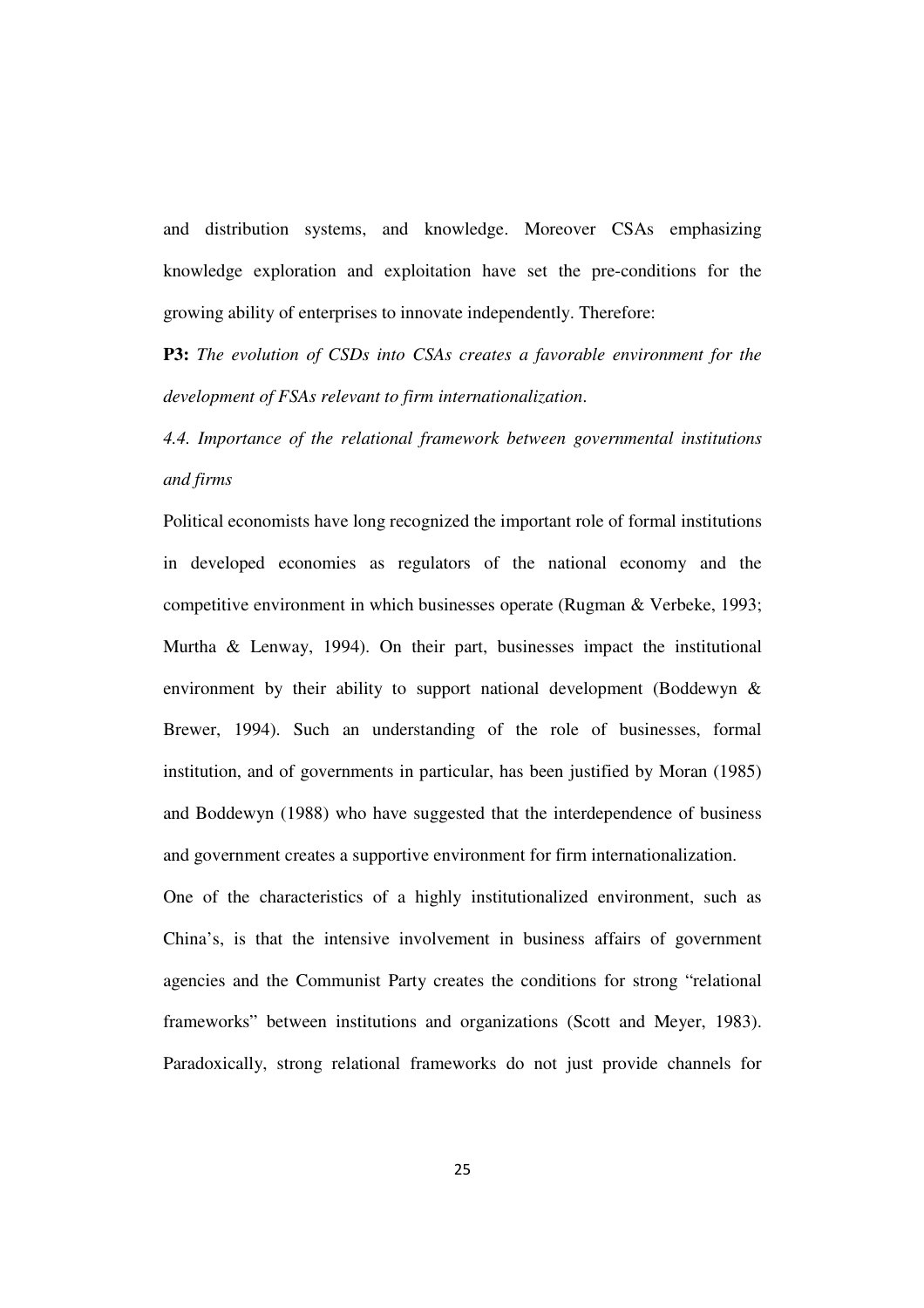officials to exert influence; they also provide potentially valuable access to the authorities through which enterprise leaders can hope to modify unfavorable CSAs. In the case of major enterprises such as the six enterprises featured here, the links that constituted relational frameworks included membership of key government committees, visits to the enterprises by key government figures, and other regular meetings. They were supported ideologically by the favorable publicity accorded to the firms in the officially-controlled media. Their corporate entrepreneurship was celebrated so long as it did not threaten to become too autonomous from Party control. Although the dynamics of such enterprisegovernment interactions are highly confidential, there is little doubt that they assisted the development of CSAs in a way that has supported internationalization. Notable examples include the relaxation of rules on domestic consolidation through acquisition in order to achieve economies of scale for internationally competitive low-cost production, as in Haier's case, and the provision of finance on favorable terms for the acquisition of major overseas assets, such as Lenovo's purchase of IBM's PC division. Therefore:

**P4:** *The more developed the relational framework between governmental institutions and firms, the more favorable the impact of CSAs would be on FSAs*.

*4.5. The role of entrepreneurship* 

Entrepreneurship is "concerned with the discoveries and exploitation of profitable opportunities" (Shane & Venkataraman, 2000: 217). Therefore, entrepreneurial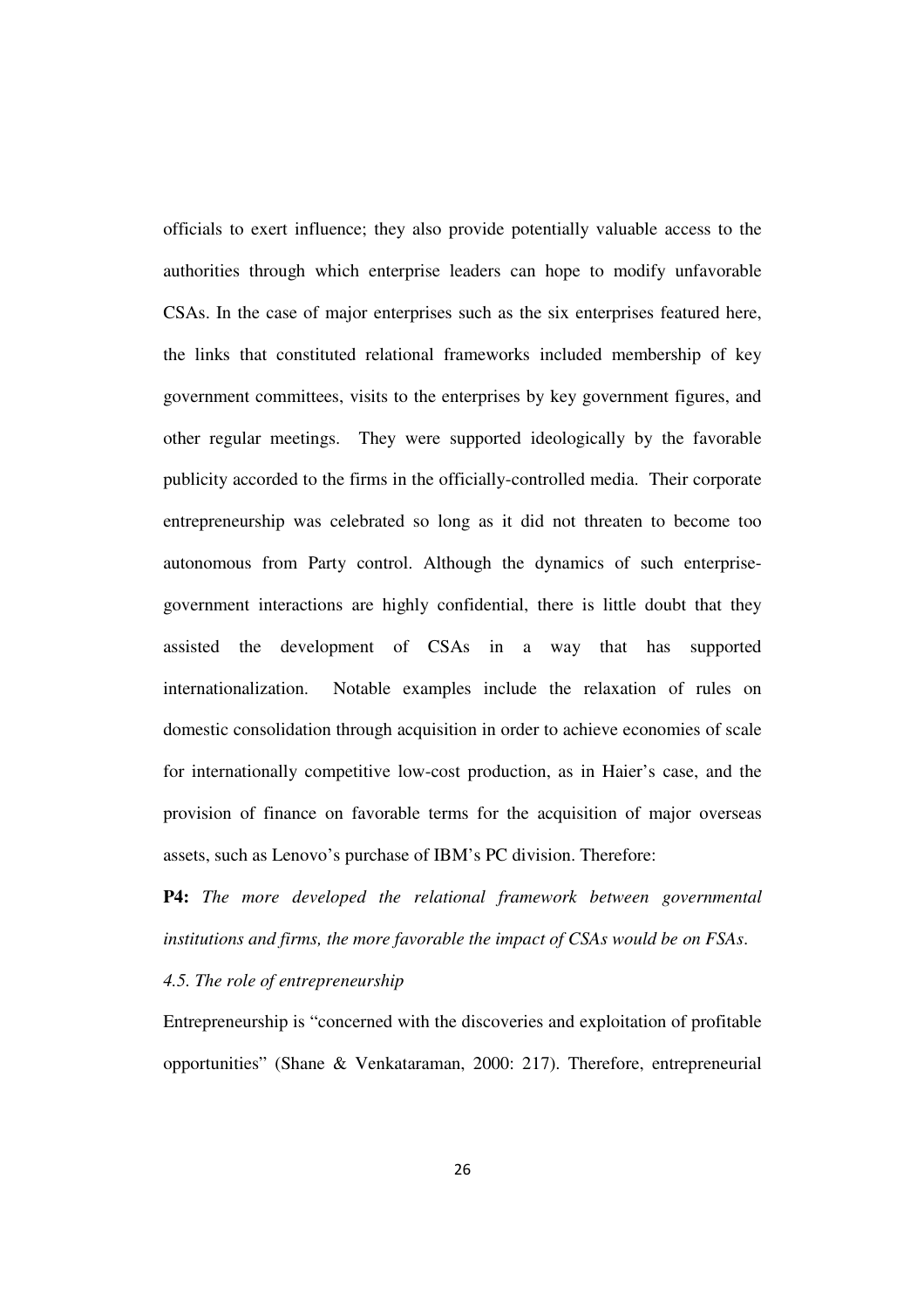management entails an understanding of the importance of being opportunistic, strategic, and innovative. The actions of an entrepreneurial corpora leader can be one way in which institutional support is gained and developed. Baumol (1993) suggests that corporate entrepreneurship should be analyzed by particularly focusing on the nature of the institutional arrangements that encourage the exercise of entrepreneurship and that provide incentives for it to take productive direction. Thus, in order to develop FSAs or compensate for FSDs, it is important for a firm to exploit the opportunities created by the interplay between the government and corporate entrepreneurship (Child & Rodrigues, 2005). Corporate entrepreneurial leadership promotes internationalization in close relationship with the government (Zhang & Van den Bulcke, 1996). Chinese corporate entrepreneurship is long-term oriented and represents a combination of opportunity seeking and strategic behavior (Hitt *et al*., 2001; Child & Rodrigues, 2005) that can secure advantages in firm internationalization. Child and Rodrigues (2005) have also argued that institutional entrepreneurship at government level is important in the case of Chinese firm internationalization. Institutional entrepreneurship is associated with the role of the government in identifying opportunities overseas and in providing funds for enterprise internationalization.

Four of the case study firms bring evidence about the important role of corporate entrepreneurship on firm level. Thus Haier and Gree have been led by visionary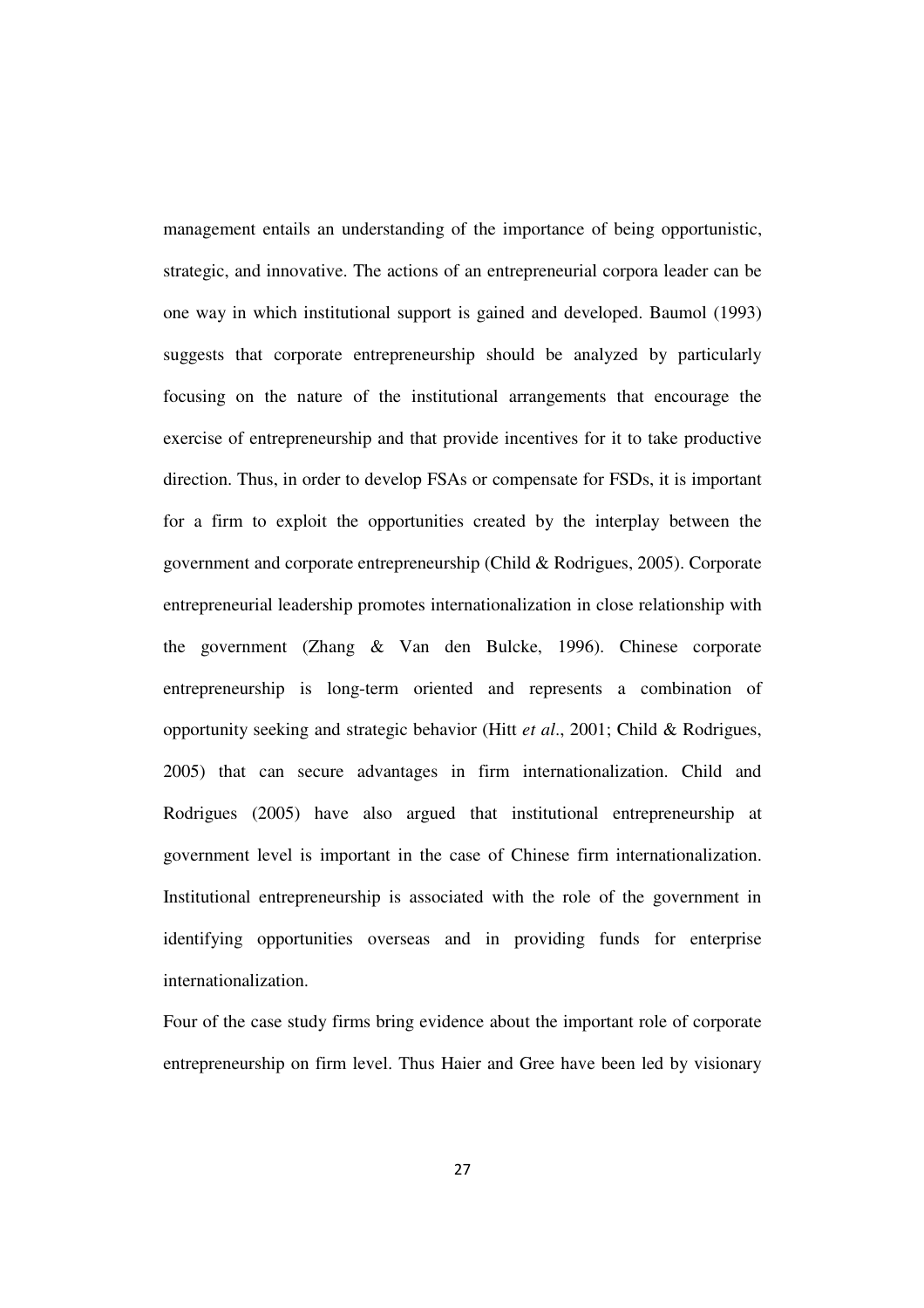corporate entrepreneurs who have mobilized resources and developed firm strategies based on quality improvement, introduction of innovation, establishment of technological leadership, management innovation, and own brand creation and development. The entrepreneurial leader of Galanz has managed to develop economies of scale that coupled with the innovative OEM formula have resulted in a world leadership position of the firm in the production of microwave ovens. Corporate entrepreneurship at Huawei has turned the company from a home market distributor to a world leading provider of telecommunication services. In all of these companies entrepreneurial leaders have been carefully monitored, listened to and encouraged by government officials. State leader visits to the production facilities have become synonymous with government appreciation of enterprise leadership and their contribution to the development of the Chinese economy. Such direct support is particularly evident at the time when the case companies had already become established national players. In the cases of Nanjing and Lenovo, institutional entrepreneurship coupled with corporate entrepreneurship has created conditions for technological upgrading, strategic asset acquisition and enhanced international market positions. Moreover, corporate entrepreneurship in all six cases has been helped by the political standing of firm managers who are members of the Chinese Communist Party. Such position of authority has provided additional support both at national and local institutional level. The firms' CEOs have been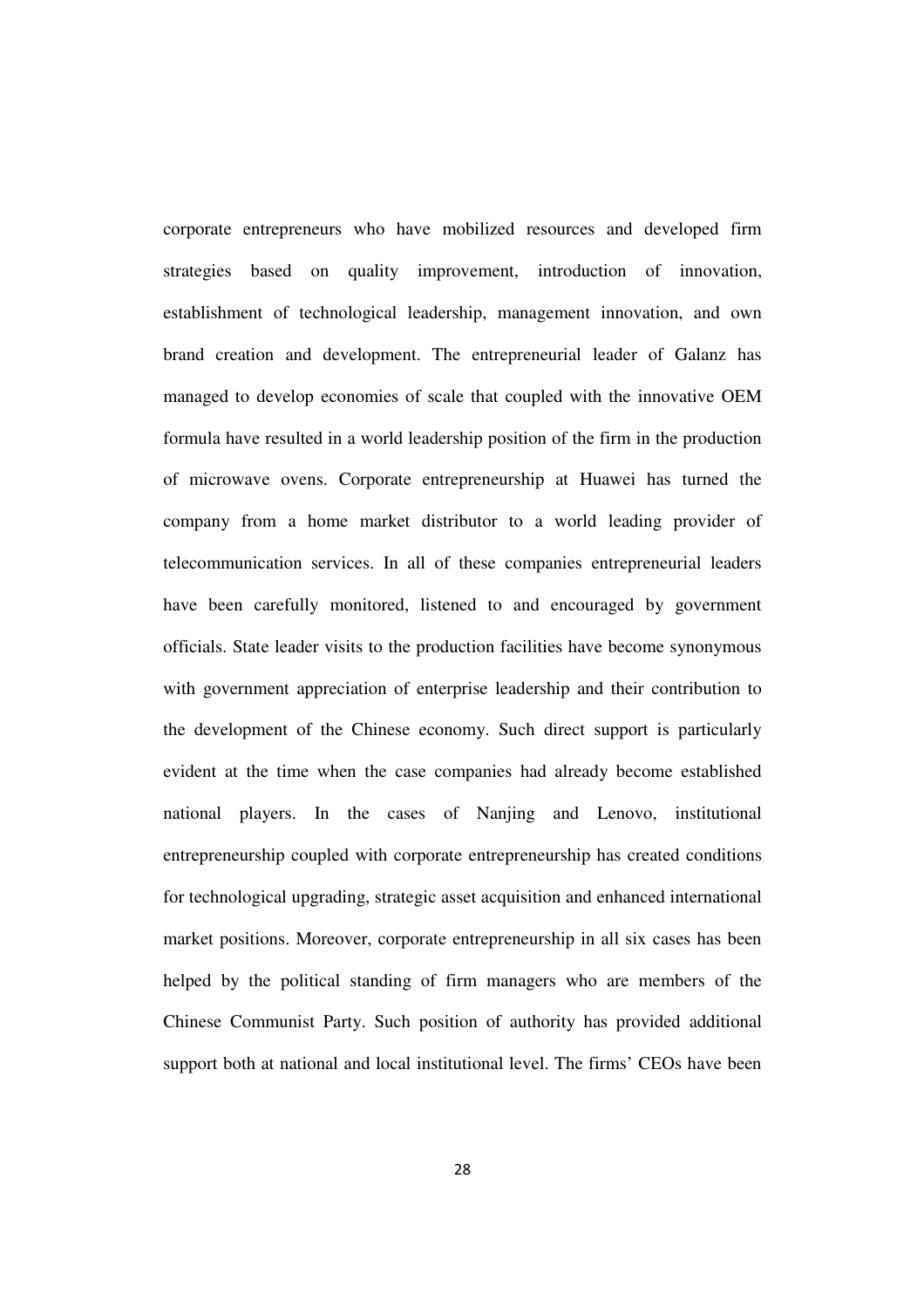trusted advisors to the local and central government on business development issues that relate to the global reputation and competitiveness of China. Therefore: **P5:** *Corporate entrepreneurship is a significant FSA for internationalization so long as it is tolerated, encouraged and assisted by government.* 

# **5. Discussion and conclusions**

This study provides a logical extension to the understanding of the evolution of CSAs and CSDs, and FSAs and FSDs that are relevant to the process of Chinese firm internationalization. It demonstrates the importance and impact of the institutional context in which firms are embedded. Specifically, the case study evaluation reveals the following findings. Supported by empirical evidence, we argue that the evolution of strategic resources is the key motivator behind the internationalization of Chinese firms. Decisively encouraged by the Chinese government firms with corporate entrepreneurship aspire to alter themselves from home market leaders and regional players into globally competing multinationals. This process is made possible via the development of FSAs and continuous compensation for FSDs. The aspiration for strategic asset acquisition from developed countries combined with cost leadership and independent customercentered innovation brought about strong FSAs stimulating the internationalization process of firms. Successfully internationalizing enterprises such as Haier, Huawei, Gree, and Lenovo, which have invested in developed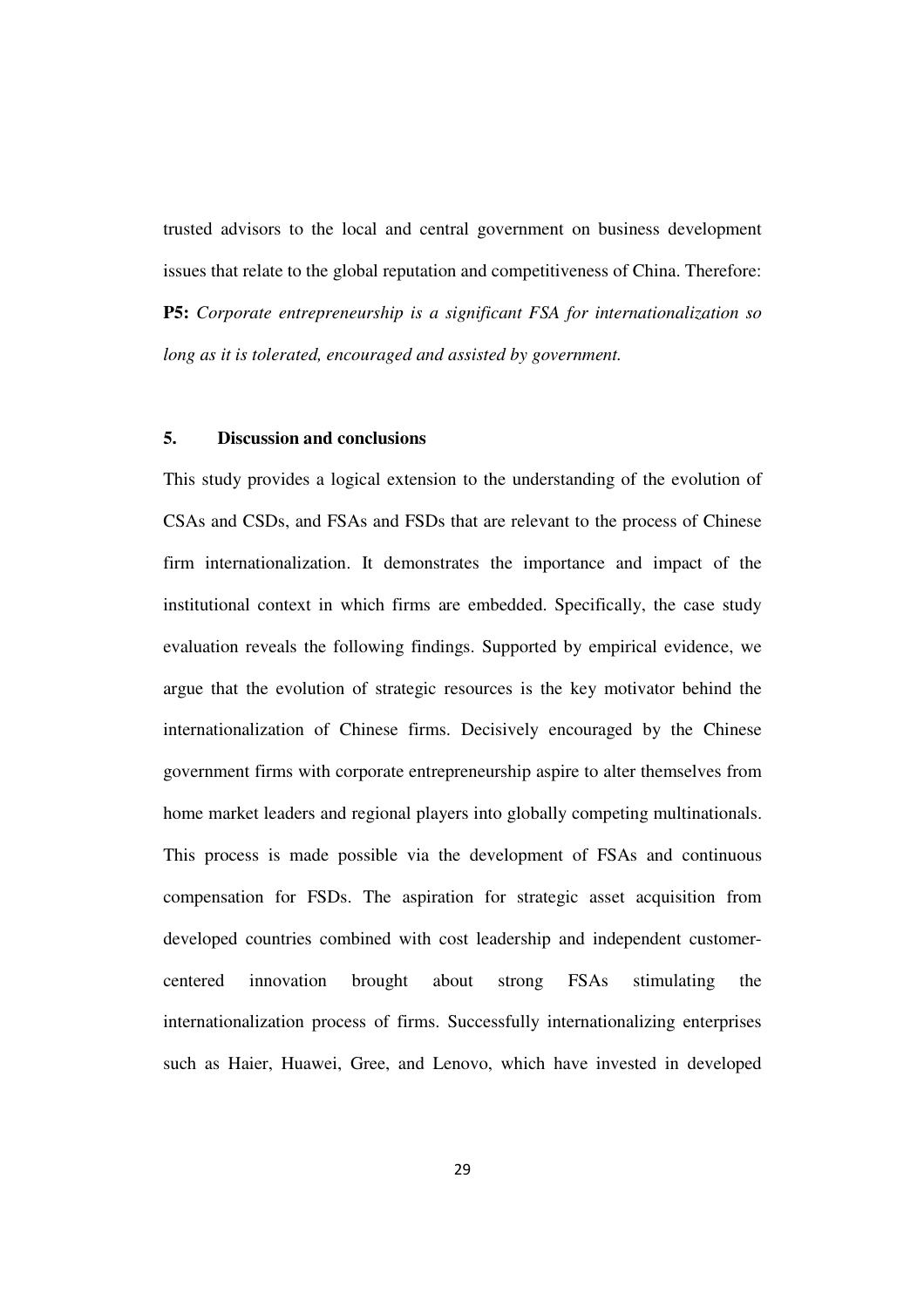countries with a particular intention to develop R&D centers, have based their FSAs on innovation and technological advancement. The research brings evidence that the six studied firms had well-developed institutional relationships with the government, economies of scale, product innovation capabilities, capacities to develop market intelligence, and established leadership positions in the home market. These common FSAs have facilitated the internationalization process of the firms by creating preconditions for the development of other FSAs and compensating for existing FSDs. Firms that sought strategic assets wished to gain sustainable FSAs over time.

All case firms create advantages via accessing unavailable, complementary and compatible resources, especially in the form of knowledge that can be used as a stepping stone to accelerate independent innovation. FDI that has been used to compensate for initial disadvantages has been attracted by the country specific advantages in the form of a low-cost production base and large internal market. Subsequently, disadvantages have been compensated via outward FDI being pulled by strategic resources available overseas with a push by the corporate entrepreneurial management and state institutions. Such FDI has further enhanced the firm and country specific advantages.

We have discussed the advantages and disadvantages of internationalizing Chinese firms. The paper makes the following contributions to the literature. First, we focus on the interdependence of CSAs and FSDs and FSAs, thus recognizing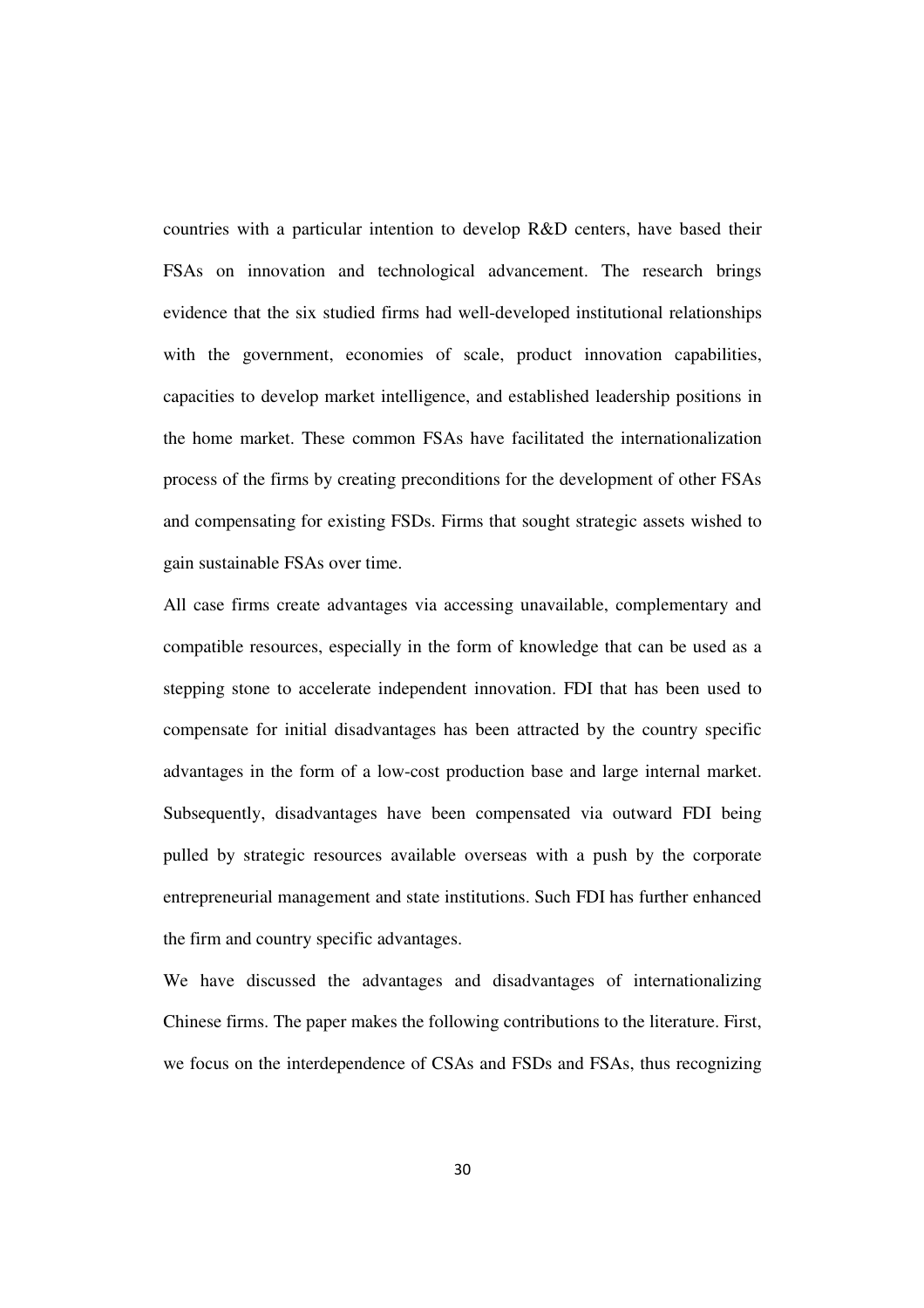the significance of the home country institutional context in Chinese outward FDI. Further studies could explore the role played by both home and host country institutional environment as suggested by Cuervo-Cazurra and Genc (2008). We argue that the Chinese government has had a key role in defining the direction of development of Chinese enterprises. Thus an active involvement as a party of the relational framework with respective institutions has a positive contribution towards the evolution of FSAs. Second, the paper recognizes that corporate entrepreneurship is a significant FSA for firm internationalization. Corporate entrepreneurship is a major force in gaining, accumulating, utilizing and leveraging resources (Floyd & Wooldridge, 1999) for transforming FSDs into FSAs. It ensures that firms develop new products, advanced technologies, strategies, management and marketing approaches that can provide firms with a sustainable position in the global competitive space. Further studies could explore the differences in institutional support and encouragement towards corporate entrepreneurship in firms with different ownership structure. Third, we argue that if the relational framework between governmental institutions and firms is more developed, the impact of CSAs on FSAs is more favorable. This assumes that the government in question espouses an ideology that is favorable to corporate entrepreneurship. In China's case, it took some twenty years since the start of the Economic Reform for this to come to full fruition with respect to internationalization. Although it is a considerable challenge to access relevant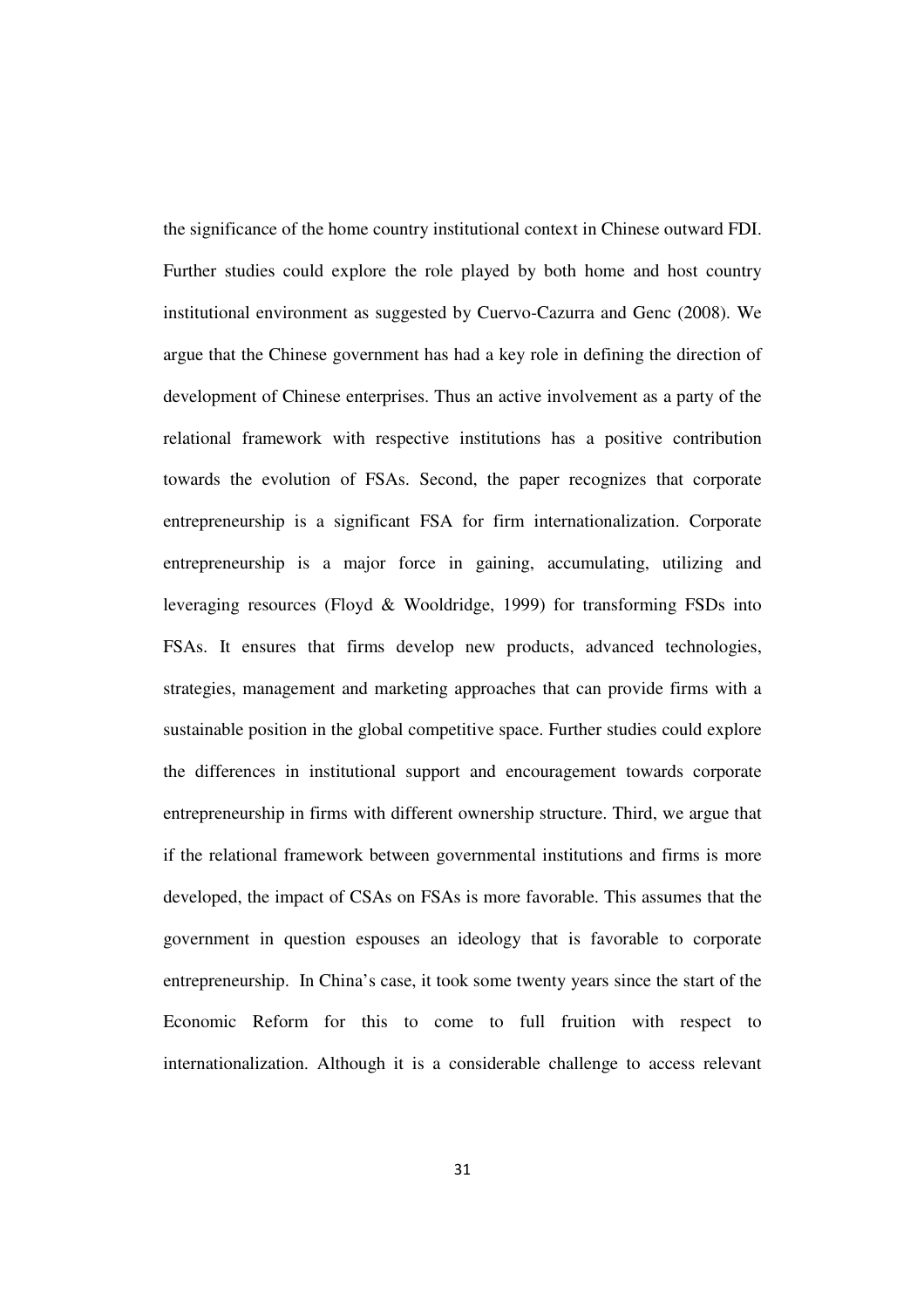data, further study of how country (macro) and firm (micro) factors can constructively co-evolve in this way would provide valuable insights both for the agents of public policy and enterprise managers aiming to create strategic space for their firms.

#### **References:**

Amit, R. & Shoemaker, P. (1993) Strategic assets and organisational rents. *Strategic Management Journal*, 14: 33-46. Barney, J. (1991) Firm resources and sustained competitive advantage. *Journal of Management*, 17: 99-100.

Baumol, W. (1993) *Entrepreneurship, management and the structure of pay-offs*. Cambridge, MA: MIT Press.

Boddewyn, J. (1988) Political aspects of MNE theory. *Journal of International Business Studies*, Fall: 341-363.

Boddewyn, J. & Brewer, T. (1994) International business political behavior: New theoretical directions. *Academy of Management Review*, 19(1): 119-143.

Boisot, M. & Child, J. (1996) From fiefs to clans and network capitalism: Explaining China's emerging economic order. *Administrative Science Quarterly*, 41: 600-628.

Brush, T. & Artz, K. (1999) Toward a contingent resource-based theory: The impact of information asymmetry on the value of capabilities in veterinary medicine. *Strategic Management Journal*, 20(3): 223-250.

Buckley, P., Clegg, J., Cross, A., Liu, X., Voss, H. & Zheng, P. (2007) The determinants of Chinese outward foreign direct investment. *Journal of International Business Studies*, 38(4): 499-518.

Cavusgil, S. T., & Naor, J. (1987). Firm and management characteristics as discriminators of export marketing activity. *Journal of Business Research*, 15: 221–235.

Child, J. & Rodrigues, S. (2005) The Internationalisation of Chinese firms: A case for theoretical expansion? *Management and Organization Review*, 1(3): 381-410.

Child, J. & Tse, D. K. (2001) China's Transition and its implications for international business. *Journal of International Business Studies*, 32: 5-21.

CIA World Factbook (2009) www.cia.gov/library/publications/the-world-factbook/rankorder/2078rank.html, Visited November 4, 2009.

Cuervo-Cazurra, A. & Genc, M. (2008) Transforming disadvantages into advantages: Developing country MNEs in the least developed countries. *Journal of International Business Studies*, 39: 957-979.

Cuervo-Cazurra, A., Maloney, M. & Manrakhan, S. (2007) Causes of the difficulties in internationalization. *Journal of International Business Studies*, 38: 709-725.

Cuervo-Cazurra, A. & Un, C. (2004) The bold eagle cannot find its way in the rainforest. In S. Prasad and P. Ghauri *Global firms and emerging markets in an age of anxiety*. London: Praiger: 15-36.

Davies, K. (2009) While Global FDI Falls, China's Outward FDI Doubles, *Colombia FDI Perspectives*, 5, May 26.

Dawar, N. & Frost, T. (1999) Competing with giants: Survival strategies for local companies in emerging markets. *Harvard Business Review*, 77(2): 119-129.

Deng, P. (2004) Outward investment by Chinese MNCs: Motivations and implications. *Business Horizons*, 47(3): 8-16.

Deng, P. (2007) Investing for strategic resources and its rationale: The case of outward FDI from Chinese companies. *Business Horizons*, 50: 71-81.

Deng, P. (2009) Why do Chinese firms tend to acquire strategic assets in international expansion? *Journal of World Business*, 44: 74-84.

Dunning (1991) The eclectic paradigm of international production: A personal perspective, in C. Pitelis & R. Sugden (Eds) *The nature of the transnational firm*, Routledge, London and New York, pp.117 - 136.

Dunning, J. (1993) *Multinational enterprises and the global economy*. Addison Wesley: New York.

Eisenhardt, K. (1989) Building theories from case study research. *Academy of Management Review*, 14: 532-550.

Floyd, S. & Wooldridge, B. (1999) Knowledge creation and social networks in corporate entrepreneurship: The renewal of organizational capability. *Entrepreneurship Theory and Practice*, 23(3): 123–143

Frost, T. (2001) The geographic sources of foreign subsidiaries' innovations. *Strategic Management Journal*, 22(2): 101- 123.

Gao, P. (2004) Shaping the future of China's auto industry. *McKinsey Quarterly*, 3: 123-126.

Globerman, S. & Shapiro, D. (2009) Economic and strategic considerations surrounding Chinese FDI in the United States. *Asia Pacific Journal of Management*, 26(1): 163-183.

Guangsheng, S. (2002) Speech at the 16<sup>th</sup> Congress of the Communist Party of China, *People's Daily*, November 13.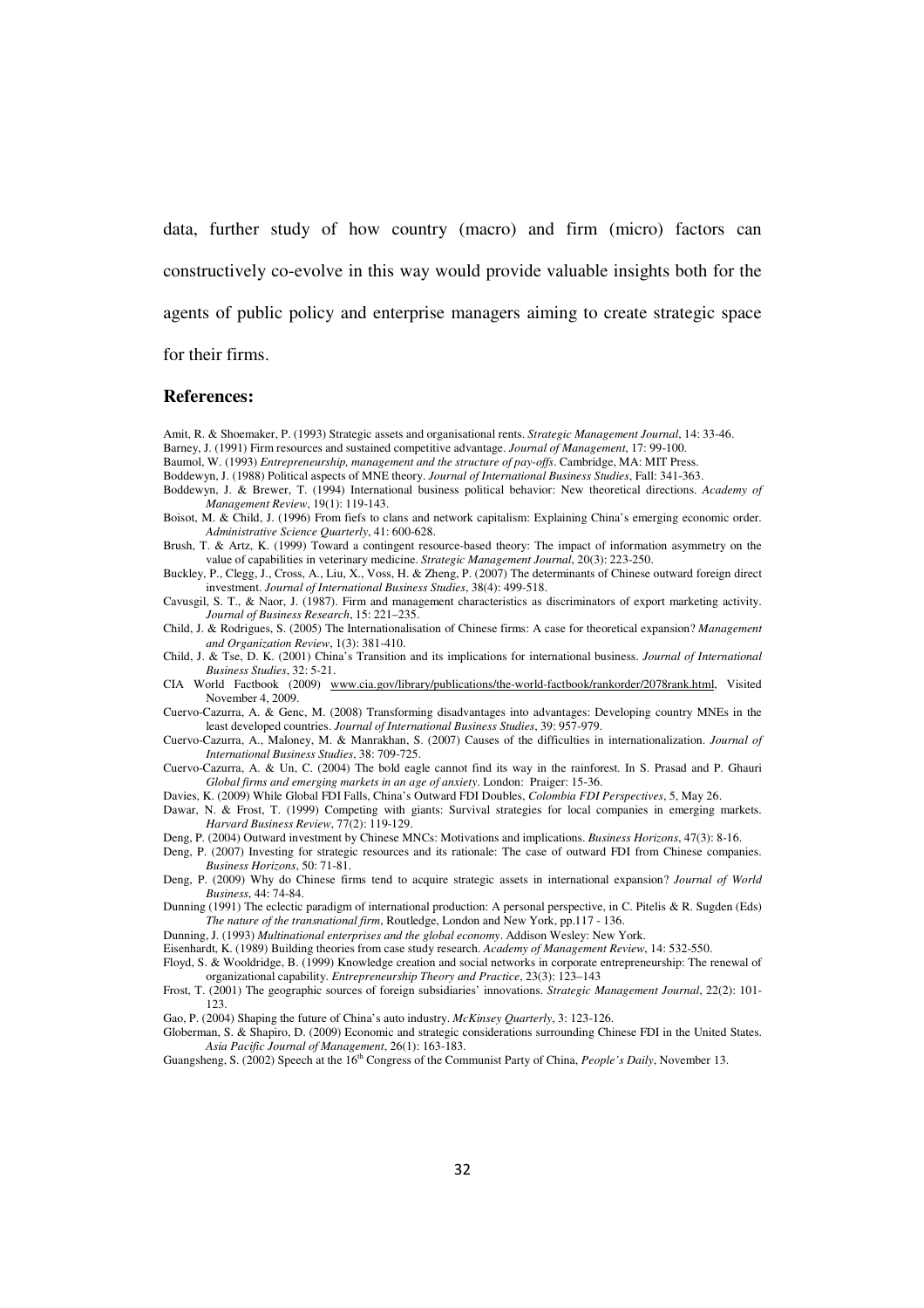- Hitt, M., Ireland, R., Kemp, S. & Sexton, D. (2001) Strategic entrepreneurship: Entrepreneurial strategies for wealth creation. *Strategic Management Journal*, 22: 479-491.
- Hu, Y. (1995) *The* international transferability of the firm's advantages. California *Management Review*, 37(4): 73-88.
- Khanna, T. & Palepu, K. (1997) Why focused strategies may be wrong for emerging markets? *Harvard Business Review*, 75(4): 41-51.
- Khanna, T. & Palepu, K. (2000) The future of business groups in emerging markets: Long-run evidence from Chile. *Academy of Management Journal*, 43(3): 268-285.
- Korhonen, H., Luostarinen, R., & Welch, L. S. (1994) Inward–outward internationalisation patterns and government policies for Finnish SMEs. Paper presented at the Annual Nordic Marketing Conference, University of Umea, November.
- Krishna, E., Sanjeev, A. & Kim, S. (1997) Are firm-specific advantages location-specific too? *Journal of International Business Studies*, 28: 735–757.
- Lane, P., Salk, J. & Lyles, M. (2001) Absorptive capacity, learning and performance in international joint ventures. *Strategic Management Journal*, 22: 1139–1162.
- Lee, S.-H., Peng, M. & Barney, J. (2007). Bankruptcy law and entrepreneurship development: A real options perspective. *Academy of Management Review*, 32(1): 257–272.
- Leonard-Barton, D. (1992) Core capabilities and core rigidities: A paradox in managing new product development. *Strategic Management Journal*, 13: 111-126.
- Li, J. & Zhou, C. (2008) Dual-edged tools of trade: How international joint ventures help and hinder capability building of Chinese firms. *Journal of World Business*, 43, 463-474.
- Liu, H. & Li, K. (2002) Strategic implications of emerging Chinese multinationals: The Haier case study. *European Management Journal*, 20(6): 699-706.
- Liu, X., Buck, T. & Shu, C. (2005) Chinese economic development, the next stage: Outward FDI? *International Business Review*, 14(1): 97-115.
- Lu, Y. & Yao, J. (2006) Impact of state ownership and control mechanisms on the performance of group affiliated companies in China. *Asia Pacific Journal of Management*, 23(4): 485–503.
- Luo, Y. (2002) Stimulating exchange in international joint ventures: An attachment-based view. *Journal of International Business Studies*, 33: 169–181
- Luo, Y., Xue, Q. & Han, B. (2010) How emerging market governments promote outward FDI: Experience from China. *Journal of World Business*, 45: 68-79.
- Lyles, M., & Salk, J. (1996) Knowledge acquisition from foreign parents in international joint ventures: An empirical examination in the Hungarian contest. *Journal of International Business Studies*, 27: 877–903.
- Ma, X., Yao, X. & Xi, Y. (2006) Business group affiliation and firm performance in a transition economy: A focus on ownership voids. *Asia Pacific Journal of Management*, 23(4): 467–483.
- Makino, S., Lau, C. & Yeh, R. (2002) Asset-exploitation versus asset-seeking: Implications for location choice of foreign direct investment from newly industrialised economies. *Journal of International Business Studies*, 33(3): 403-421.
- Matthews, J. (2002) Competitive advantages of the latecomer firm: A resource-based account of industrial catch-up strategies. *Asia Pacific Journal of Management*, 19:467-488.
- Meyer, K., Estrin, S., Bhaumik, S. & Peng, M. (2009) Institutions, resources and entry strategies in emerging economies. *Strategic Management Journal*, 30(1): 61-80.
- Meyer, M. & Lu, X. (2005) Managing indefinite boundaries: The strategy and structure of a Chinese business firm. *Management and Organization Review*, 1 (1): 57-86.
- Montgomery, C. (1995) Of diamonds and rust: A new look at resources. In C. Montgomery (Ed.) *Resource-based and evolutionary theories of the firm: Towards a synthesis.* Boston: Kluwer Academic Publishers; 251-268.
- Moran, T. (1985) *Multinational corporations: The political economy of foreign direct investment*. Lexington, MA: Lexington Books.
- Morck, R., Yeung, B. & Zhao, M. (2008) Perspectives on China's Outward Foreign Direct Investment. *Journal of International Business Studies*, 39: 337-350.
- Murtha, T. & Lenway, S. (1994) Country capabilities and the strategic state: How national political institutions affect multinational corporations' strategies. *Strategic Management Journal*, 15: 113-129.
- North, D. (1990) *Institutions, institutional change and economic performance.* Cambridge: Cambridge University Press.
- North, D. (1993) Economic performance through time, Nobel Prize Lecture. Available at http://nobelprize.org/nobel\_prizes/economics/laureates/1993/north-lecture.html, visited November 7, 2009.
- Peng, M. (2003) Institutional transitions and strategic choices. *Academy of Management Review*, 28(2): 275–296.
- Peng, M. (2006) *Global strategy*. Cincinnati: South-Western Thomson.
- Peng, M. & Delios, A. (2006) What determines the scope of the firm over time and around the world? An Asia Pacific perspective. *Asia-Pacific Journal of Management*, 23(4): 385-405.
- Peng, M., Wang, D. & Jiang, Y. (2008) An institution-based view of international business strategy: A focus on emerging economies. *Journal of International Business Studies* 39(5): 920–936
- Penrose, E. (1959) *The theory of the growth of the firm*. Oxford: Oxford University Press.
- Peteraf, M. (1993) The cornerstones of competitive advantage: A resource-based view. *Strategic Management Journal*, 14(3): 179-191.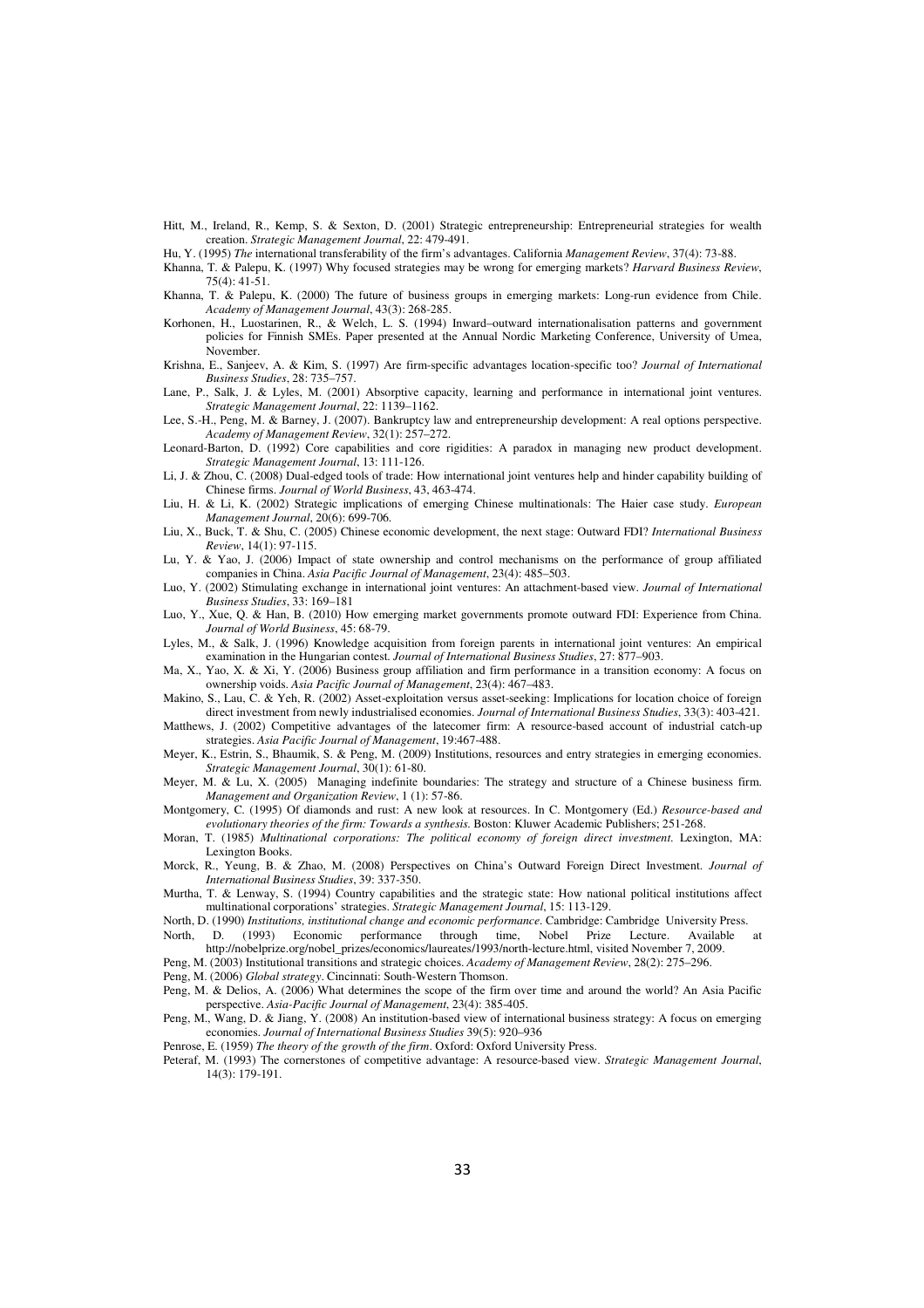Porter, M. (1990) *The competitive advantage of nations*. New York, NY: The Free Press.

- Prien R. & Butler, J. (2001) Is the resource based view a useful perspective for strategic management research? *Academy of Management Review*, 26: 22-40.
- Rangan, S. & Drummond, A. (2004) Explaining outcomes in competition among foreign multinationals in a focal host market. *Strategic Management Journal*, 25(3): 285-293.
- Ring, P., Bigley, G., D'Aunno, T. & Khanna, T. (2005) Perspectives on how governments matter. *Academy of Management Review*, 30(2): 308–320.
- Rugman, A. (1981) *Inside the multinationals: The economics of internal markets* (New York: Columbia University Press). Reissued by Palgrave Macmillan in 2006 as *Inside the Multinationals* (25th Anniversary Edition) (New York: Palgrave Macmillan).
- Rugman, A. (2007) Multinational Enterprises from Emerging Markets. Presented at the Berlin Roundtable meeting on the Role of the G8 in an Endangered Global Economic and Political Climate, Berlin June 1-2, 2007.

Rugman, A. & Li, J. (2007) Will China's multinationals succeed globally or regionally? *European Management Journal*, 25(5): 333-343.

Rugman, A. & Verbecke, A. (1992) A note on the transnational solution and the transaction cost theory of multinational strategic management. *Journal of International Business Studies* 23(4): 761-772.

Rugman, A. & Verbeke, A. (2003) Extending the theory of the multinational enterprise: Internalization and strategic management perspectives. *Journal of International Business Studies*, 34: 125-137.

- Rui, H. & Yip, G. (2009) Foreign acquisitions by Chinese firms: A strategic intent perspective. *Journal of World Business*, 43(2): 213-226.
- Schmoller, G. (first published in 1900) (second publication 1990) Simmels Philosophie des Geldes. In *Georg Simmel*, edited by P. U. Hein. Frankfurt: Peter Lang.

Schüler-Zhou, Y. & Schüler, M. (2009) The internationalization of Chinese companies: What do official statistics tell us about Chinese outward foreign direct investment? *Chinese Management Studies,* 3(1): 25-42.

Scott, W. (1995) *Institutions and organizations*. Thousand Oaks, CA: Sage.

Scott, W. & Meyer, J. (1983) The organization of society sectors. In J.W. Meyer & W.R. Scott (eds.) *Ritual and rationality.* Beverley Hills: Sage: 129-154.

- Shane, S. & Venkataraman, S. (2000) The promise of entrepreneurship as a field of research. *Academy of Management Review*, 25(1): 217-226.
- Tallman, S. (1992) A strategic management perspective on host country structure of multinational enterprises. *Journal of Management*, 18(3): 455-471.

Tan, B. & Vertinsky, I. (1996) Foreign direct investment by Japanese electronic firms in the United States and Canada: Modeling the timing of entry. *Journal of International Business Studies*, 27(4): 655-681.

Teece, D., Pisano, G. & Shuen, A. (1997) Dynamic capabilities and strategic management, *Strategic Management Journal*, 18(7): 509-533.

Tong, T. & Li, J. (2008) Real options and MNE strategies in Asia Pacific. *Asia Pacific Journal of Management*. 25: 153– 169.

Tsui, A., Schoonhoven, C., Meyer, M., Lau, C. & Milkovich, C. (2004) Organization and management in the midst of societal transformation: The People's Republic of China. *Organization Science*, 15(2): 133-144.

- Wang, M. (2002) The motivations behind China's government-initiated industrial investment overseas. *Pacific Affairs*, 75(2): 187-206.
- Wernerfelt, B. (1984) A resource-based view of the firm. *Strategic Management Journal*, 5(2): 171-180.

Wesson, T. (2004) *Foreign direct investment and competitive advantage*. Cheltenham: Edward Elgar.

WIR (2006) FDI from developing and transition economies: Implications for development. New York and Geneva: UNCTD.

Yin, R. (1994) *Case study research: Design and methods*. Second edition. Newbury Park, CA: Sage Publications.

- Yuan, W. (2005) China's government R&D institutes. *Science, technology and society*, 10(1): 11-29. Zhang, H. & Van den Bulcke, D. (1996) International management strategies of Chinese multinational firms. In J. Child
- and Y. Lu (Eds.) *Management issues in China: International enterprises*. London: Routledge: 141-164. Zhou, K., Tse, D. & Li, J. (2006) Organizational changes in emerging economies: Drivers and consequences. *Journal of*

*International Business Studies*, 37(2): 248–263.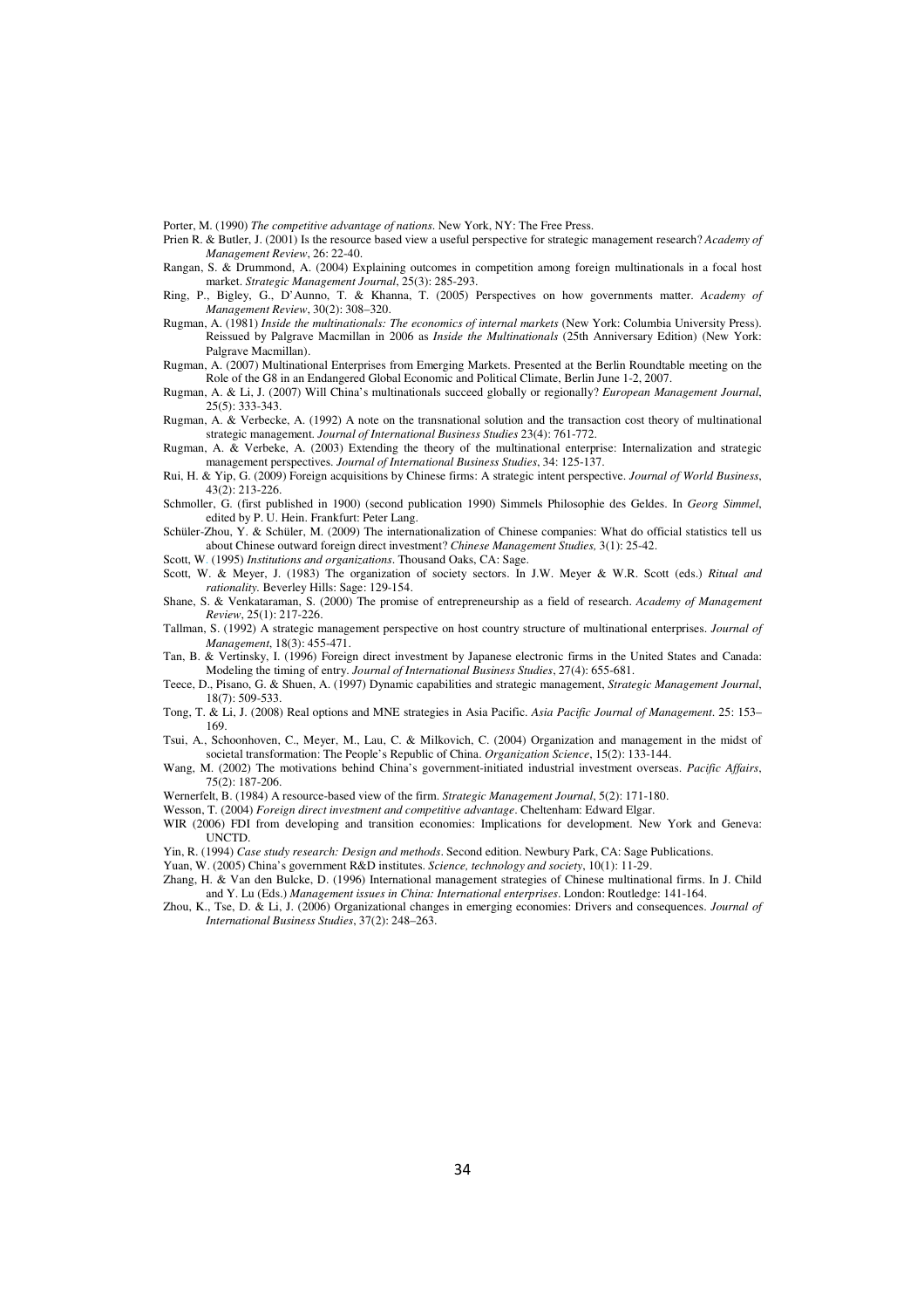#### Timeline of the Evolution of FSDs and FSAs of Haier

| <b>Timeline</b> | Objective            | <b>FSDs</b>                       | <b>Actions</b>                             | <b>FSAs</b>                                                |
|-----------------|----------------------|-----------------------------------|--------------------------------------------|------------------------------------------------------------|
| In 1984         |                      | Lack of production and            |                                            | (A) Entrepreneurial leader with strategic vision           |
|                 |                      | technological knowhow             |                                            | (B) Well developed institutional relationships ensuring    |
|                 |                      | Lack of brand recognition         |                                            | government support                                         |
|                 |                      | Weak quality control systems      |                                            | (C) Low-cost production capability                         |
|                 |                      | Limited financial resources       |                                            |                                                            |
| From 1984       | Focus on knowledge   | Limited knowledge of foreign      | Build new production facilities            | $(A), (B), (C)$ reinforced                                 |
|                 | and technology       | markets                           | Acquire foreign knowhow                    | (D) Economies of scale                                     |
|                 | acquisition to       | <b>OEM</b> limits consumer        | <b>Introduce TOM</b>                       | (E) Production and quality control capabilities            |
|                 | develop home         | awareness of product and brand    | Product development for domestic brand     | (F) Fast market responsiveness and efficiency              |
|                 | market and start     | Liability of foreignness          | building                                   | (G) Strong financial capabilities                          |
| To 1991         | internationalization |                                   | Introduce new management practices         | (H) Flexibility                                            |
| From 1992       | Diversification to   | Insufficient knowledge of         | Related and unrelated diversification and  | $(A)$ to $(H)$ enhanced                                    |
|                 | expand operations    | foreign markets                   | integration of acquisitions in home market | (I) Product innovation capabilities                        |
|                 | and strengthen home  | Decreasing liability of           | Product innovation and line extension      | (J) Distribution system capabilities at home and abroad    |
|                 | market position      | foreignness                       | Own brand development in home and host     | (K) Economies of scope                                     |
|                 | Expand international | Lack of internationally           | markets                                    | (L) Development of market intelligence                     |
|                 | activities           | recognized brand                  | Export under own brand to developing and   | (M) International partnership development capabilities for |
| To 1998         |                      |                                   | developed markets                          | entering and expansion in new markets                      |
| From 1999       | Achieve global       | Gradual reduction of liability of | Expand international market presence via   | $(A)$ to $(M)$ further strengthened                        |
|                 | market presence and  | foreignness                       | greenfield investment and acquisitions of  | (N) Independent innovation capabilities                    |
|                 | international brand  | Inconsistent global brand image   | strategic assets in developed and          | (O) Customer driven market response and design             |
|                 | recognition          |                                   | developing countries                       | (P) Preferential institutional support as National         |
|                 |                      |                                   | Create global network of own R&D           | Champion                                                   |
|                 |                      |                                   | centers                                    | (Q) Leveraged production and design capability across      |
|                 |                      |                                   | Restructure organizational frameworks,     | subsidiaries                                               |
|                 |                      |                                   | processes and people                       | (R) Customer oriented competitiveness                      |
|                 |                      |                                   | Develop awareness of own global brand      | (S) Internationalisation expertise                         |
|                 |                      |                                   | Initiate low-cost independent customer-    | (T) Consumer brand equity in developing countries          |
| to date         |                      |                                   | oriented innovation                        | (U) Value for money consumer brand equity for niche        |
|                 |                      |                                   |                                            | products in developed markets                              |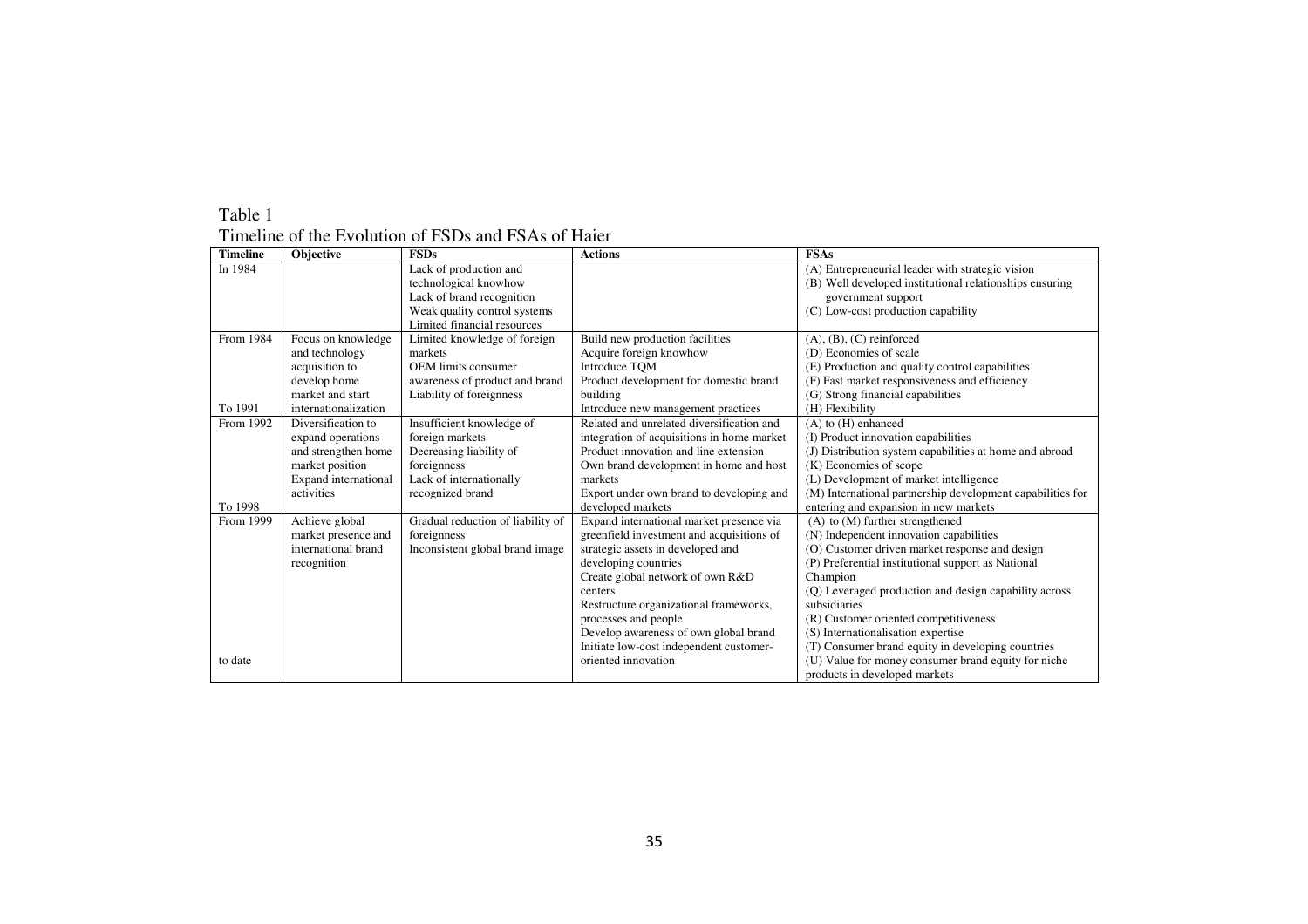| Table 2                                              |
|------------------------------------------------------|
| Timeline of the Evolution of FSDs and FSAs of Galanz |

| <b>Timeline</b> | Objective               | <b>FSDs</b>                          | <b>Actions</b>                                 | <b>FSAs</b>                                         |
|-----------------|-------------------------|--------------------------------------|------------------------------------------------|-----------------------------------------------------|
| In 1992         | <b>Start OEM</b>        | Lack of production and               | License technology and production knowhow      | (A) Entrepreneurial leader with strategic vision    |
|                 |                         | technological knowhow                | from Toshiba                                   | (B) Good institutional relationships ensuring local |
|                 |                         | Lack of brand recognition            |                                                | government support                                  |
|                 |                         | Lack of production resources         |                                                | (C) Low-cost production capability                  |
|                 |                         | Lack of quality control system       |                                                |                                                     |
|                 |                         | Limited financial resources          |                                                |                                                     |
| From 1992       | Technology transfer to  | Strong liability of foreignness      | Create worldwide network of partnerships       | $(A)$ to $(C)$ reinforced                           |
|                 | exploit cost leadership | Limited knowledge of foreign         | securing OEM                                   | (D) Economies of scale                              |
|                 | in microwave            | markets                              | Grow production facilities                     | (E) Production and quality control capabilities     |
|                 | production and export   | <b>OEM</b> limits consumer awareness | Lower costs                                    | (F) Partnership development capabilities for OEM    |
|                 |                         | of product and brand                 | Lead price wars to gain market leadership in   | (G) OEM exporting capabilities                      |
| To 2003         |                         |                                      | domestic market                                |                                                     |
| From 2004       | Related diversification | Strong liability of foreignness      | Apply cost leadership and high volume          | $(A)$ to $(G)$ reinforced                           |
|                 | to expand operations    | Limited knowledge of foreign         | strategy for related products                  |                                                     |
|                 | and strengthen home     | markets                              | Increase market share in domestic rural market |                                                     |
|                 | market position         | OEM limits consumer awareness        | Start to export own brand                      |                                                     |
| To 2007         | <b>Expand OEM</b>       | of product and brand                 |                                                |                                                     |
| From 2007       | Own brand               | Strong liability of foreignness      | Focus on independent development and           | $(A)$ to $(F)$ enhanced                             |
|                 | development             | Limited knowledge of foreign         | innovation of own brand as directed by the     | (H) Strengthened institutional relationship with    |
|                 |                         | markets                              | government                                     | central government                                  |
|                 |                         | <b>OEM</b> limits consumer awareness | Increase world market presence with own        | I) Economies of scope                               |
|                 |                         | of product and brand                 | brand                                          | (J) Independent innovation capabilities             |
|                 |                         |                                      | Establish R&D centers in developed markets     | (K) Consumer brand equity in developing             |
| To date         | From "world's plant"    |                                      | Establish production sites and market          | countries                                           |
|                 | to "global brand"       |                                      | development partnerships in emerging markets   |                                                     |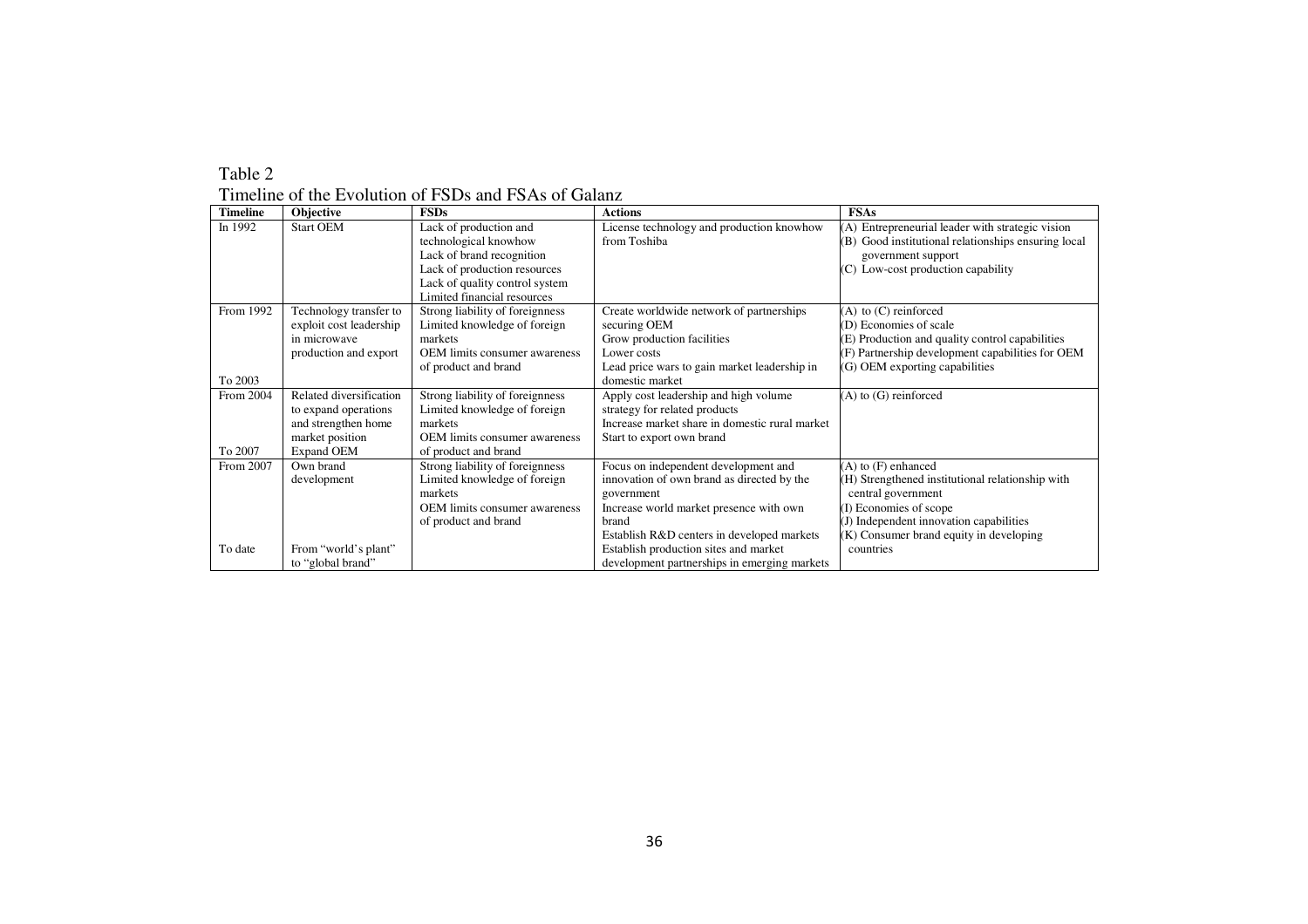Timeline of the Evolution of FSDs and FSAs of Gree Electric Appliances

| <b>Timeline</b> | Objective            | <b>FSDs</b>                              | <b>Actions</b>                    | <b>FSAs</b>                                              |
|-----------------|----------------------|------------------------------------------|-----------------------------------|----------------------------------------------------------|
| 1991 initial    |                      | Lack of production and technological     | Focus on air-conditioners         | (A) Entrepreneurial leader with strategic vision         |
| position        |                      | knowhow                                  |                                   | (B) Good institutional relationships ensuring government |
|                 |                      | Lack of brand recognition                |                                   | support                                                  |
|                 |                      | Weak quality control system              |                                   | (C) Low-cost production capability                       |
|                 |                      | Limited financial resources              |                                   |                                                          |
| From 1992       | Focus on technology  | Strong liability of foreignness          | Develop own brand                 | $(A)$ to $(C)$ reinforced                                |
|                 | acquisition to       | Lack of internationally recognized brand | Acquire foreign knowhow           | (D)Economies of scale                                    |
|                 | develop home         | Limited experience in                    | Introduce TQM                     | (E)Product quality and innovation                        |
| To 2005         | market               | internationalization                     |                                   | (F)Market leader in air-conditioners in home market      |
| From 2005       | Internationalization | Liability of foreignness                 | Establish low cost production     | $(A)$ to $(F)$ reinforced                                |
|                 | stage                | Lack of internationally recognized brand | in Vietnam, Brazil and Pakistan   | (G)Independent low-cost product innovation               |
|                 |                      | Limited knowledge of foreign markets     | Set up international distribution | (H)Customer driven market response and design            |
|                 |                      |                                          | partnerships                      | (I) International market intelligence                    |
|                 |                      |                                          |                                   | (J)World leader in energy saving air-conditioning        |
| To 2007         |                      |                                          |                                   | technology                                               |
| From 2007       | Developing global    | Decreasing liability of foreignness      | Form technology development       | $(A)$ to $(J)$ enhanced                                  |
|                 | brand                | Limited brand recognition in developed   | partnership with Daikin           | (K) Brand awareness in emerging markets and developed    |
|                 |                      | markets outside Asia                     | Corporation                       | markets of Asia-Pacific region                           |
|                 |                      |                                          | Penetrate emerging markets        | (L)Customer-driven market response and design            |
|                 |                      |                                          | Develop brand in advanced         | (M)Customer-oriented competitiveness                     |
| To date         |                      |                                          | markets                           |                                                          |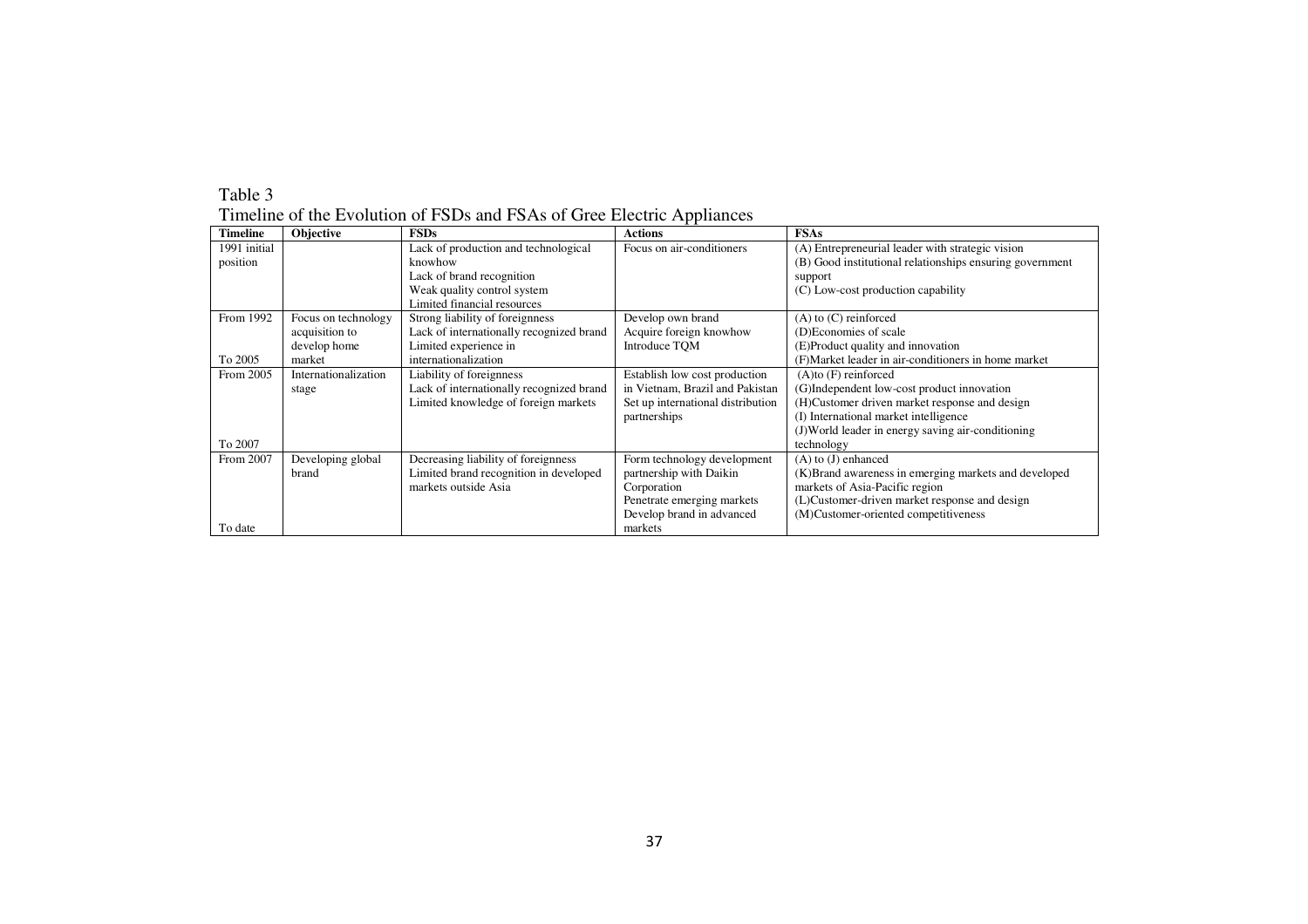Timeline of the Evolution of FSDs and FSAs of Lenovo

| <b>Timeline</b> | <b>Objective</b> | <b>FSDs</b>                    | <b>Action</b>                                | <b>FSAs</b>                                                |
|-----------------|------------------|--------------------------------|----------------------------------------------|------------------------------------------------------------|
| In 1984         | Distribute       | Underdeveloped distribution    |                                              | (A)Entrepreneurial leader                                  |
|                 | foreign PCs in   | network                        |                                              | (B) Well developed institutional relationships ensuring    |
|                 | China            | Lack of production and         |                                              | government support                                         |
|                 |                  | technological knowhow          |                                              | (C)Research knowhow                                        |
|                 |                  | Lack of brand recognition      |                                              | (D) Fast learning capabilities from competitors            |
|                 |                  | Strong liability of            |                                              |                                                            |
|                 |                  | foreignness                    |                                              |                                                            |
| From 1984       | Develop          | Limited knowledge of           | Distribute and sell PCs produced by foreign  | $(A)$ to $(D)$ reinforced                                  |
|                 | marketing        | foreign markets                | <b>MNCs</b>                                  | (E)Domestic market intelligence                            |
|                 | expertise and    | Lack of internationally strong | Form IJV for production of with a Hong Kong  | (F)Domestic marketing capabilities                         |
|                 | enhance          | customer brand equity          | firm                                         | (G)Regional market intelligence                            |
|                 | technological    | Strong liability of            | Develop own brand in home market             | (H)Low cost independent innovation                         |
|                 | capability       | foreignness                    | Start exporting of own brand to Asia-Pacific |                                                            |
| To 1998         |                  |                                | region                                       |                                                            |
| From 1998       | Enhance          | Limited international          | Related product diversification              | $(A)$ to $(H)$ enhanced                                    |
|                 | production       | customer brand equity          | Domestic market development                  |                                                            |
|                 | capabilities in  | Strong liability of            | Continued product innovation                 |                                                            |
|                 | related products | foreignness outside the Asia-  | Legend Group renamed Lenovo                  |                                                            |
|                 |                  | Pacific region                 | Enhance distribution and marketing           |                                                            |
| To 2004         |                  |                                | competence                                   |                                                            |
| From 2005       | Globalize via    | Reduced liability of           | Acquire the PC division of IBM               | (A)to (H) enhanced                                         |
|                 | acquisition of   | foreignness                    | Link the brand Lenovo to IBM                 | (I)High bargaining power in the global PC industry         |
|                 | strategic assets |                                | Use trademark ThinkPad                       | (J)Worldwide customer reach                                |
|                 |                  |                                | Move from a regional player to a global MNC  | (K)Leveraged worldwide market intelligence                 |
|                 |                  |                                | Leverage distribution, production,           | (L)Leveraged independent customer-driven innovation        |
|                 |                  |                                | management and marketing expertise           | (M)Global brand recognition                                |
|                 |                  |                                | worldwide                                    | (N)Preferential institutional support as National Champion |
| To date         |                  |                                |                                              | (O)Leveraged production and design capabilities            |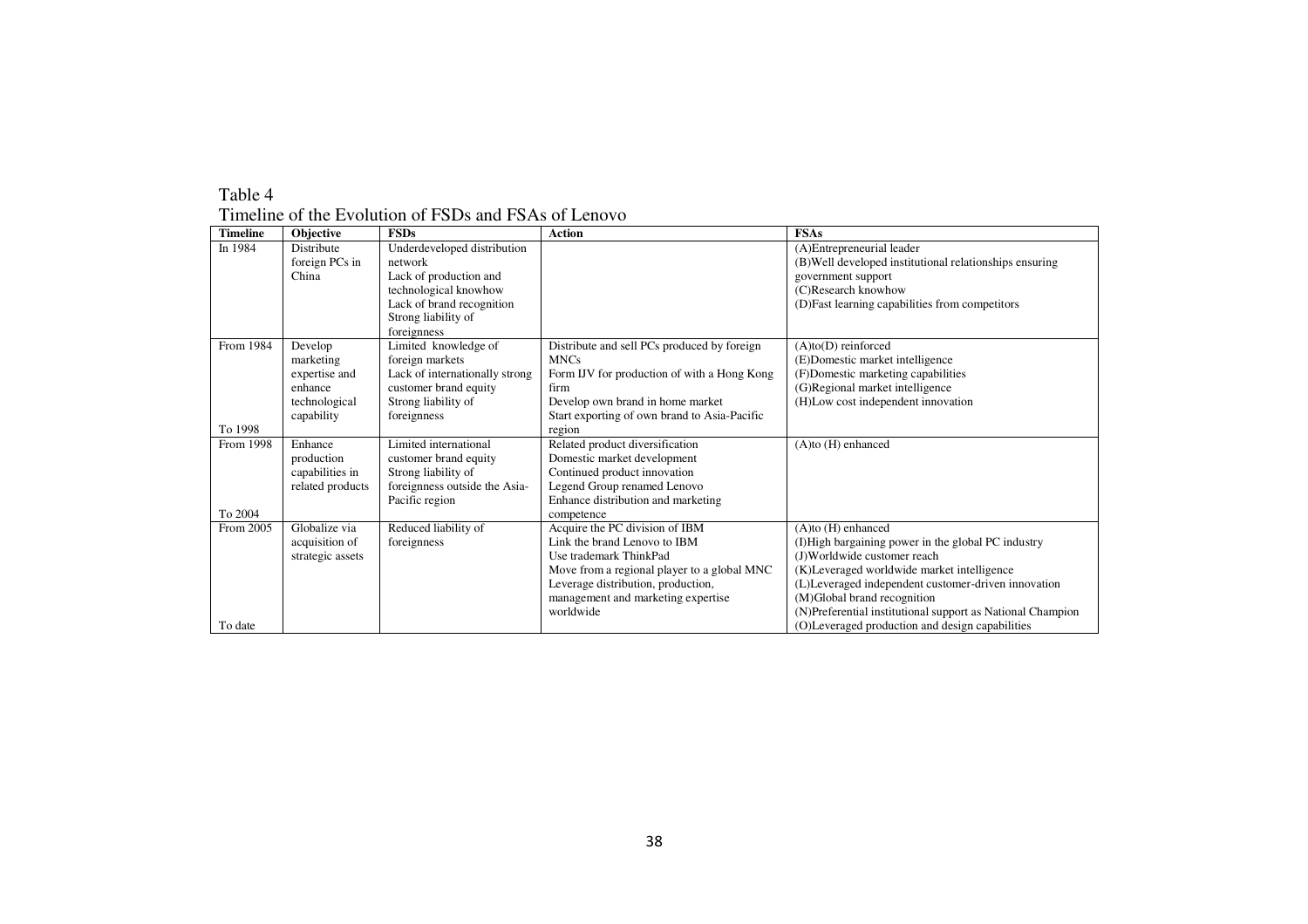| <b>Timeline</b>      | <b>Objectives</b>                                      | <b>FSDs</b>                                                                                                                                        | <b>Actions</b>                                                                                                                                                                                                                                        | <b>FSAs</b>                                                                                                                                                                                                         |
|----------------------|--------------------------------------------------------|----------------------------------------------------------------------------------------------------------------------------------------------------|-------------------------------------------------------------------------------------------------------------------------------------------------------------------------------------------------------------------------------------------------------|---------------------------------------------------------------------------------------------------------------------------------------------------------------------------------------------------------------------|
| In 1988              | Sell foreign<br>communications<br>equipment            | Lack of production and<br>technological knowhow<br>Lack of brand recognition<br>Underdeveloped distribution<br>network<br>Liability of foreignness |                                                                                                                                                                                                                                                       | (A) Entrepreneurial leader with strategic vision<br>(B)Good institutional relationships ensuring government<br>support                                                                                              |
| From 1988<br>To 1996 | Domestic market<br>development                         | Limited production and<br>technological knowhow<br>Unknown brand name<br>Underdeveloped distribution<br>network<br>Strong liability of foreignness | Develop and penetrate rural home<br>market                                                                                                                                                                                                            | $(A)$ and $(B)$ reinforced<br>(C)Product imitation and low-cost innovation capabilities<br>(D) Fast learning capabilities from competitors<br>(E)Domestic market intelligence<br>(F)Domestic marketing capabilities |
| From 1996<br>To 1999 | Related<br>diversification and<br>internationalization | Lack of international customer<br>brand equity<br>Strong liability of foreignness                                                                  | Penetrate urban home market<br>Initiate internationalization under<br>own brand<br>Own brand development and<br>leadership in home market                                                                                                             | $(A)$ to $(F)$ enhanced<br>(G)International market intelligence                                                                                                                                                     |
| From 1999<br>To date | Globalization via<br>partnerships and<br>own brand     | Reduced liability of foreignness                                                                                                                   | Worldwide distribution growth<br>Exporting<br>Develop and innovate products<br>Establish R&D centers overseas<br>Establish partnerships for product<br>and technology development<br>Establish partnerships for market<br>development and penetration | $(A)$ to $(G)$ enhanced<br>(H)Global brand recognition<br>(I)Preferential institutional support as National Champion<br>(J)Independent customer-driven innovation<br>(K)Global brand recognition                    |

Timeline of the Evolution of FSDs and FSAs of Huawei